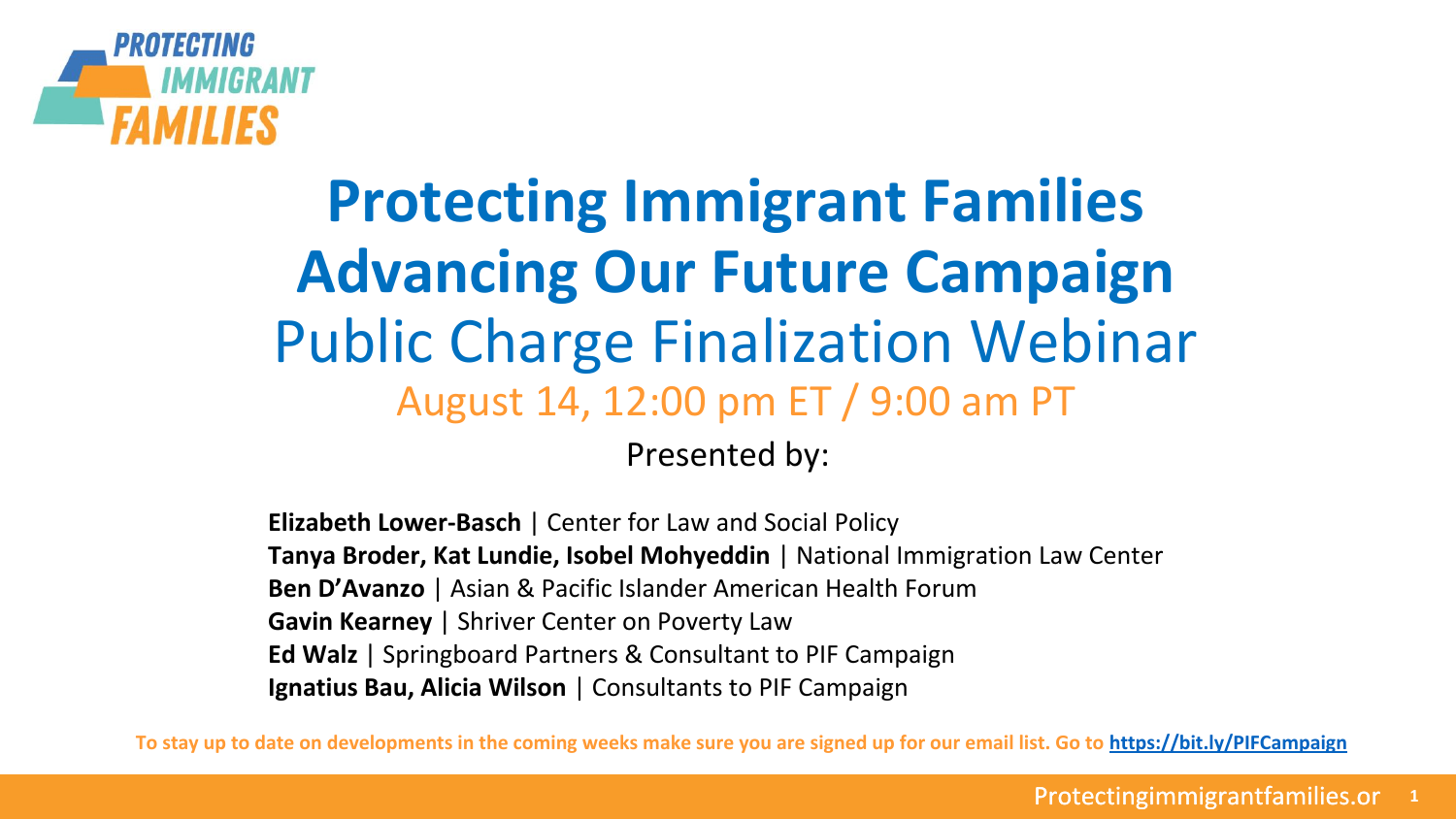

## **PIF Priorities for 2019**

### **Priority # 1**

**Combat and document the chilling effect of Trump's anti-immigrant agenda, and empower immigrants and their families to make informed and accurate decisions**

### **Priority # 2**

**Block, delay (and mitigate) the impact of proposed public charge changes and other related harmful policies from taking effect**

**Priority # 3**

**Build power and support for an affirmative vision forward**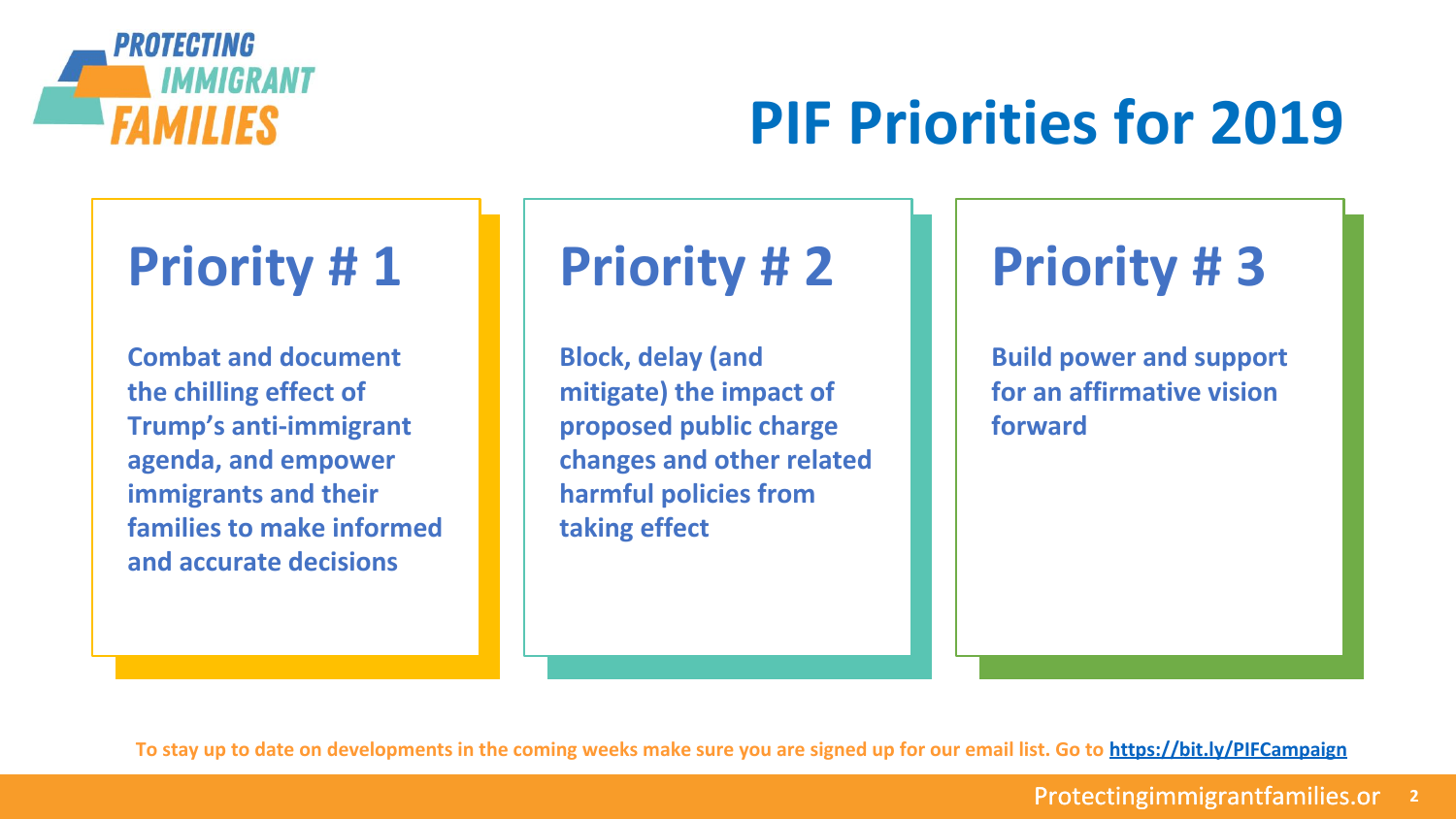

## **Questions we'll address**

- **• What does the DHS final public charge rule look like?**
	- What is public charge and who does it apply to?
- **• How do we talk about public charge and what is this really about?**
- **• What do we tell immigrants and their families?**
- **• What can organizations and our communities do to fight back against public charge?**
- **• Where can I learn more about public charge?**
- **• Q&A**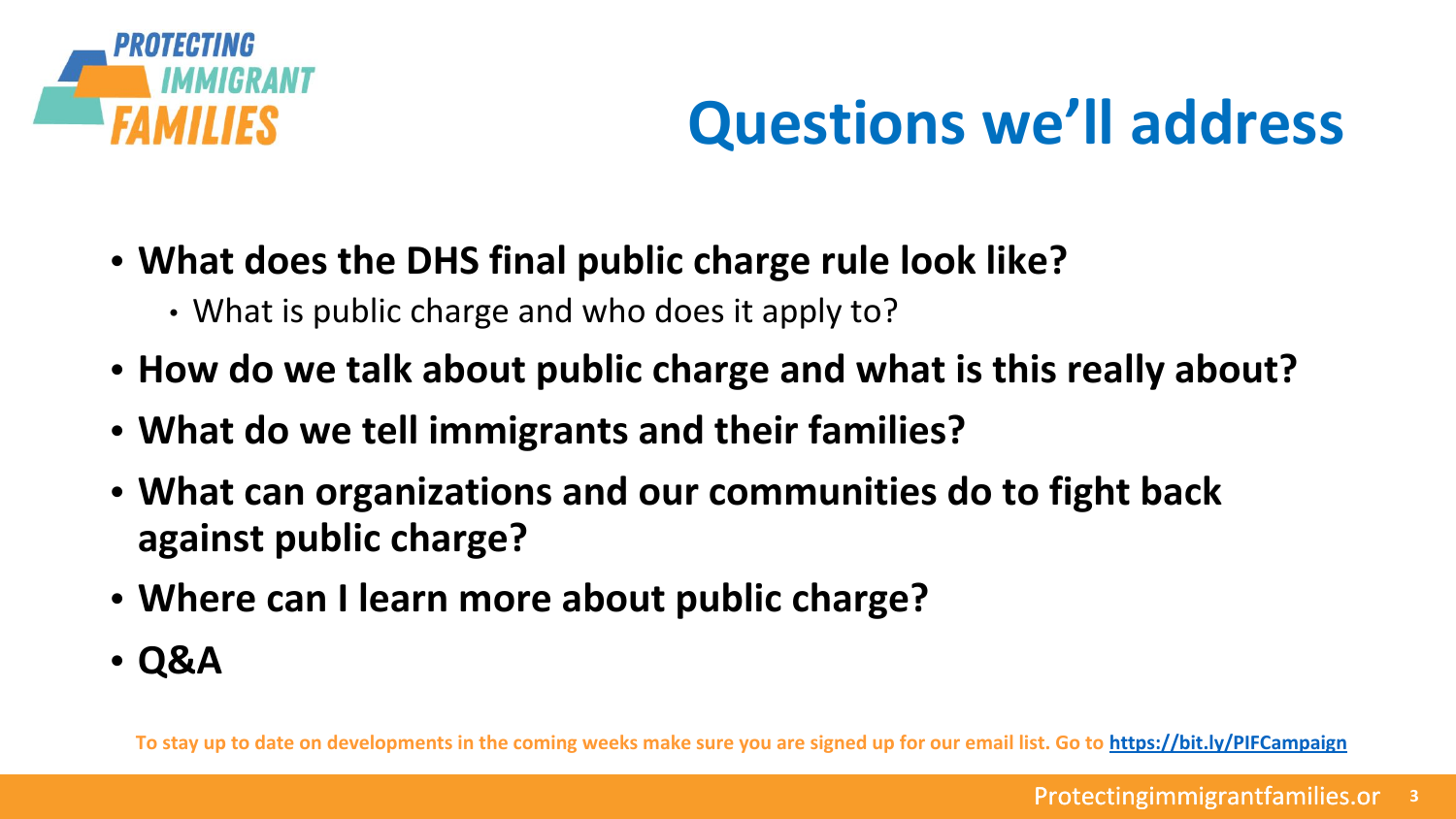

## **Other Aspects of Public Charge**

- **• Department of State Foreign Affairs Manual**
- **• Department of Justice Potential Notice of Proposed Rulemaking**

We will not be covering these policies in-depth on today's webinar. We encourage you to learn more about both of these policies on the Analysis & Research page of our website.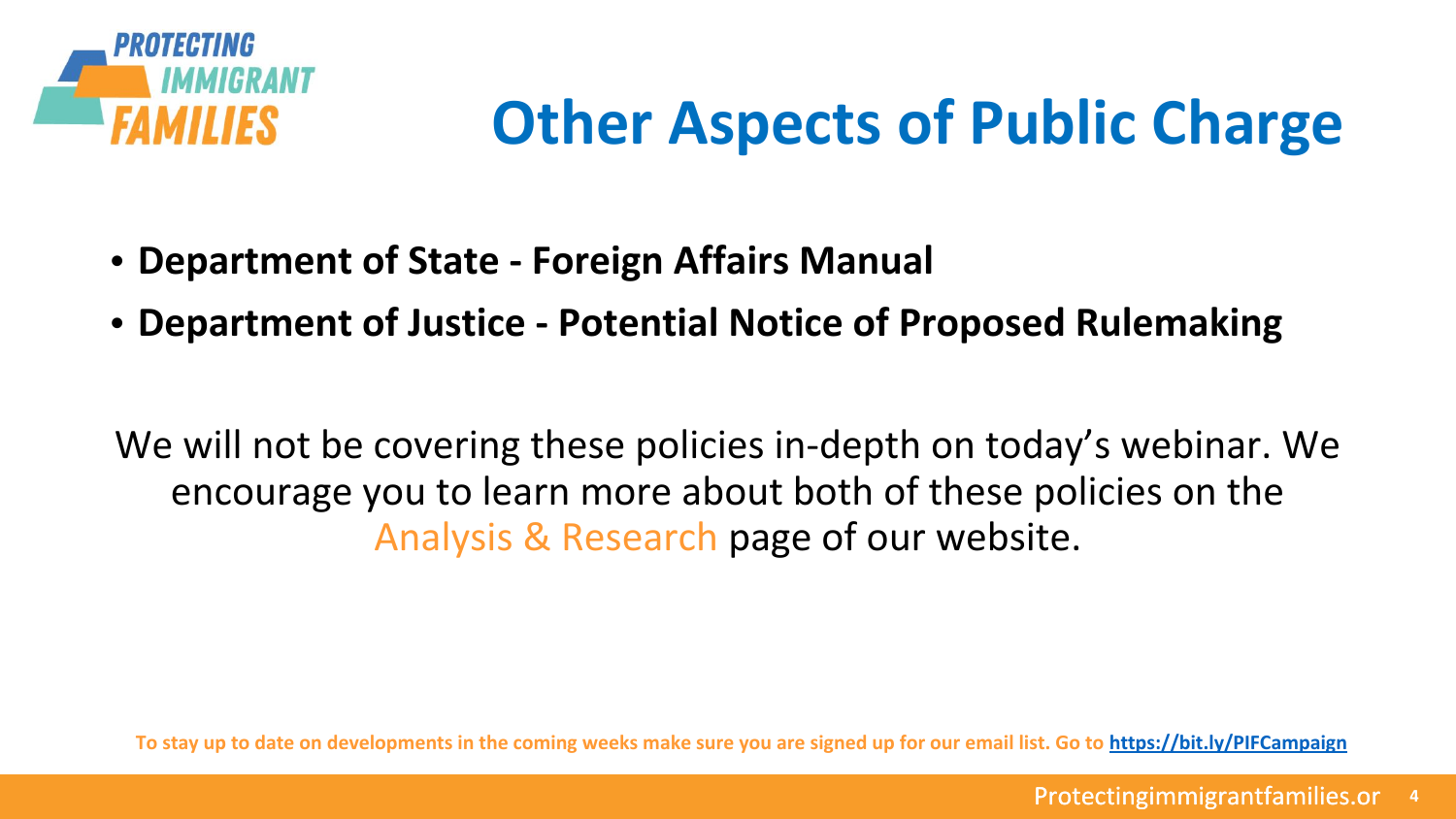

## **Trump's Invisible Wall**

| <b>PUBLIC</b><br><b>PUBLIC</b><br><b>CHARGE:</b><br><b>CHARGE:</b><br><b>Visas and green</b><br>card processing<br>& Status<br>outside the U.S.<br>changes<br>(DOS - Foreign<br>(DHS Rule)<br><b>Affairs Manual</b> | <b>Visa extensions</b> | <b>PUBLIC</b><br><b>CHARGE: Green</b><br>card processing<br>inside the U.S.<br>(DHS Rule) | <b>SPONSOR</b><br><b>DEEMING &amp;</b><br><b>LIABILITY:</b><br><b>Potential</b><br>application to<br>more programs<br>(White House memo) |                                                                       | <b>PUBLIC CHARGE:</b><br><b>Grounds for</b><br>deportation<br>(Anticipated DOJ<br>NPRM) |                                                                                     | <b>PUBLIC CHARGE:</b><br>Low-income<br>immigrants lose<br>access to green<br>cards & cut off<br>from citizenship<br>/ voting rights. |  |
|---------------------------------------------------------------------------------------------------------------------------------------------------------------------------------------------------------------------|------------------------|-------------------------------------------------------------------------------------------|------------------------------------------------------------------------------------------------------------------------------------------|-----------------------------------------------------------------------|-----------------------------------------------------------------------------------------|-------------------------------------------------------------------------------------|--------------------------------------------------------------------------------------------------------------------------------------|--|
| (FAM)<br><b>CITIZENSHIP QUESTION</b><br><b>IN CENSUS 2020: Chills</b><br>civic participation and<br>will limit funding for<br>basic needs programs<br>that depend on<br>accurate count<br>(SCOTUS decision)         | door to mixed          | <b>PUBLIC HOUSING</b><br><b>ACCESS: Closes</b><br>status families<br>(HUD Proposed Rule)  |                                                                                                                                          | <b>FEE WAIVER:</b><br>benefits from<br>eligibility list<br>(DHS Rule) | <b>Removing receipt</b><br>of means-tested                                              | <b>FEE WAIVER:</b><br>Low-income<br>immigrants lose<br>voting rights.<br>(DHS Rule) | access to citizenship/                                                                                                               |  |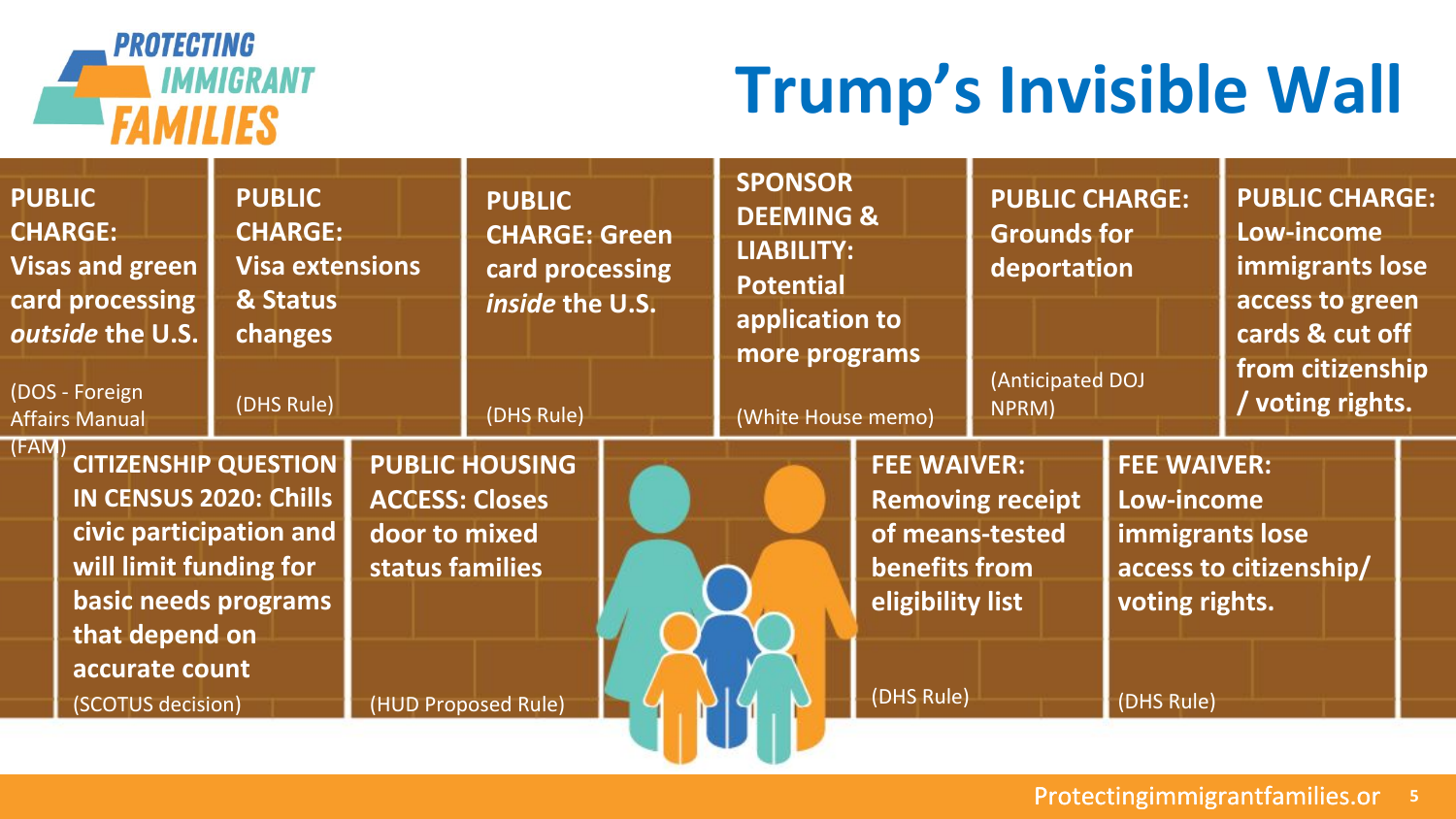

## **Public Charge: Timeline**

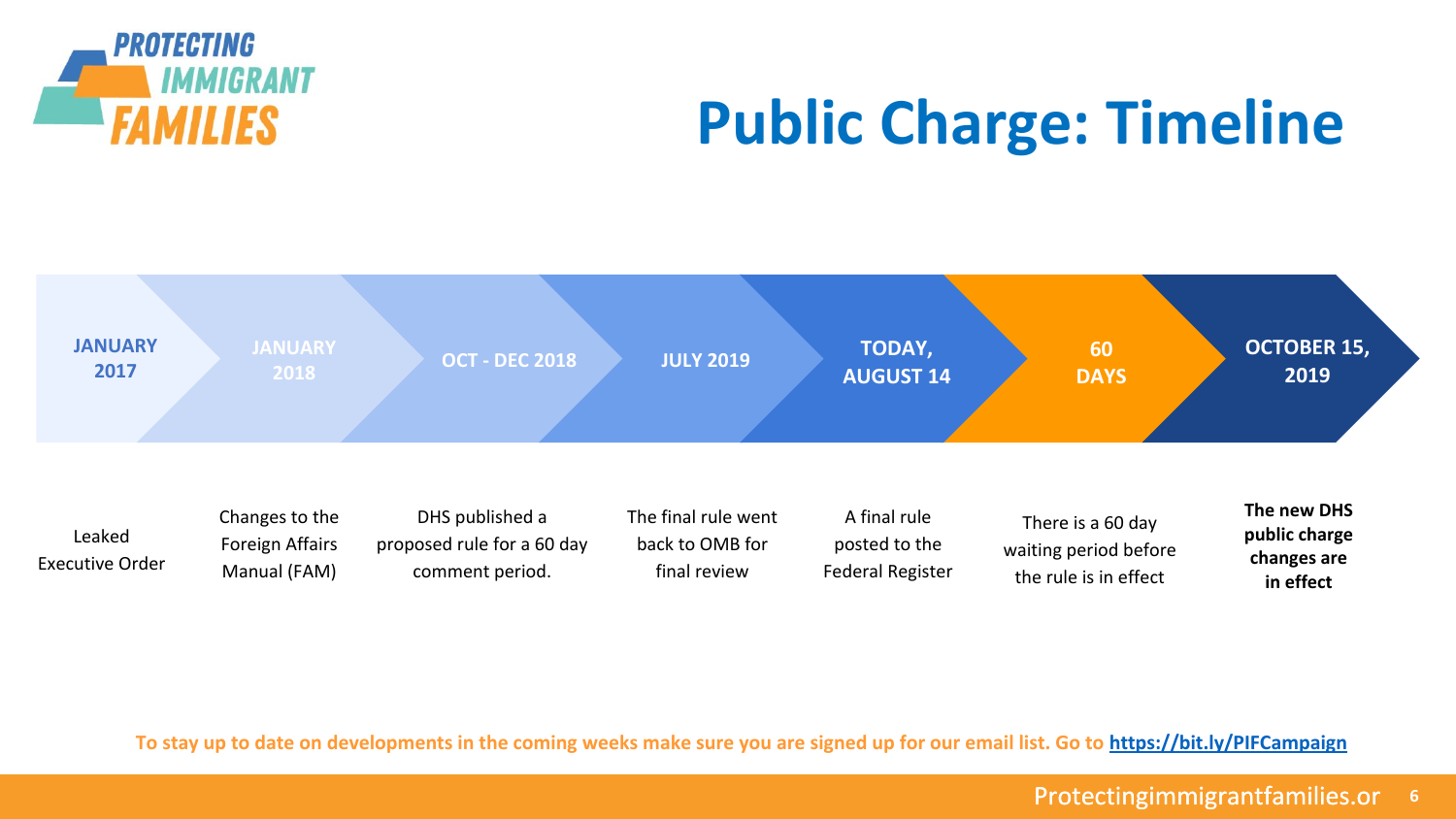

# **What does the final DHS public charge regulation look like?**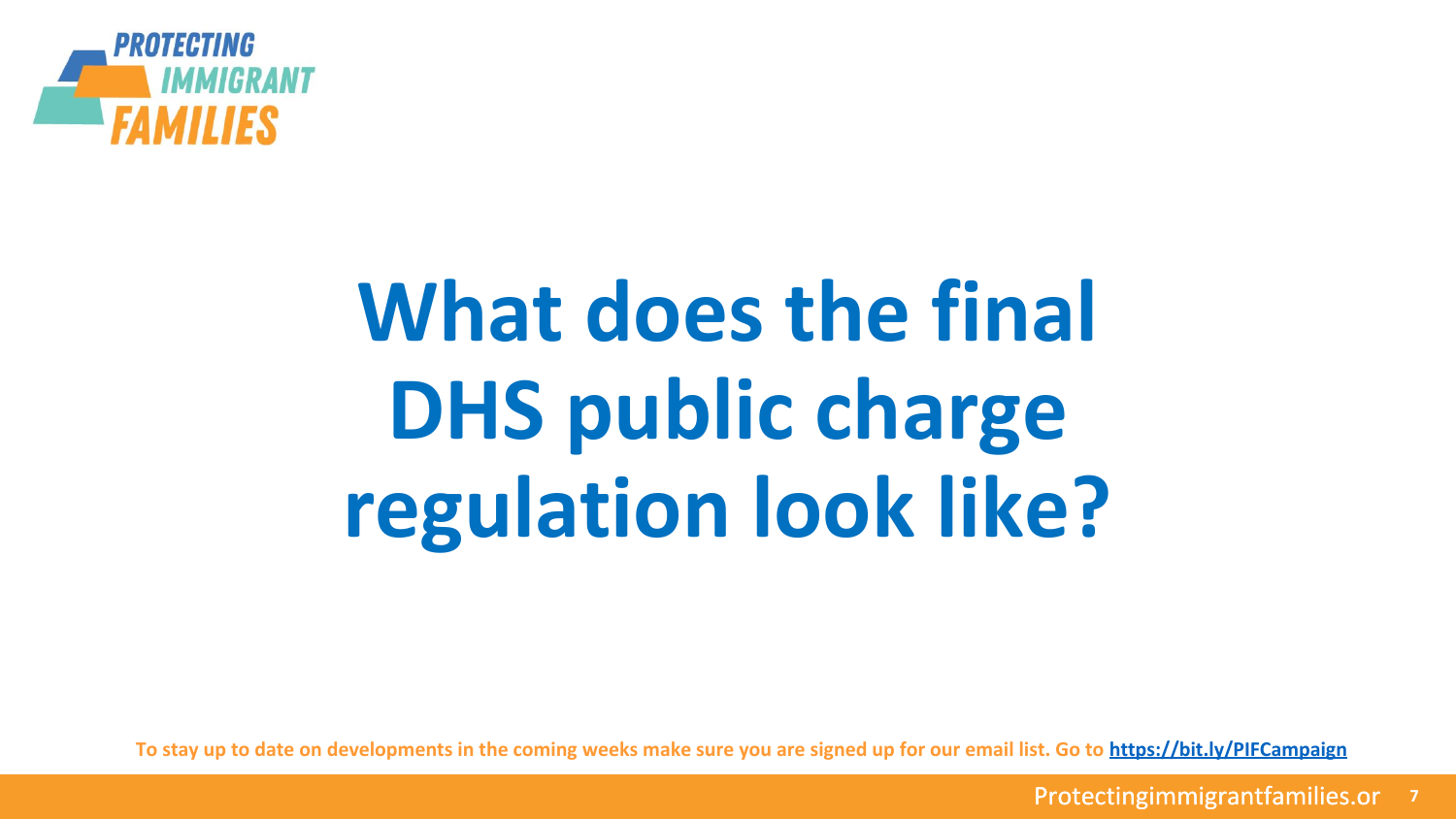

## **Longstanding Public Charge Test**

### **Prior Definition**

A person who is considered "likely to become primarily dependent on the government for subsistence."

### **Prior Benefits Considered**

Only two types of benefits considered:

- **Cash assistance** for income maintenance
- 2. Institutionalization for **long-term care** at government expense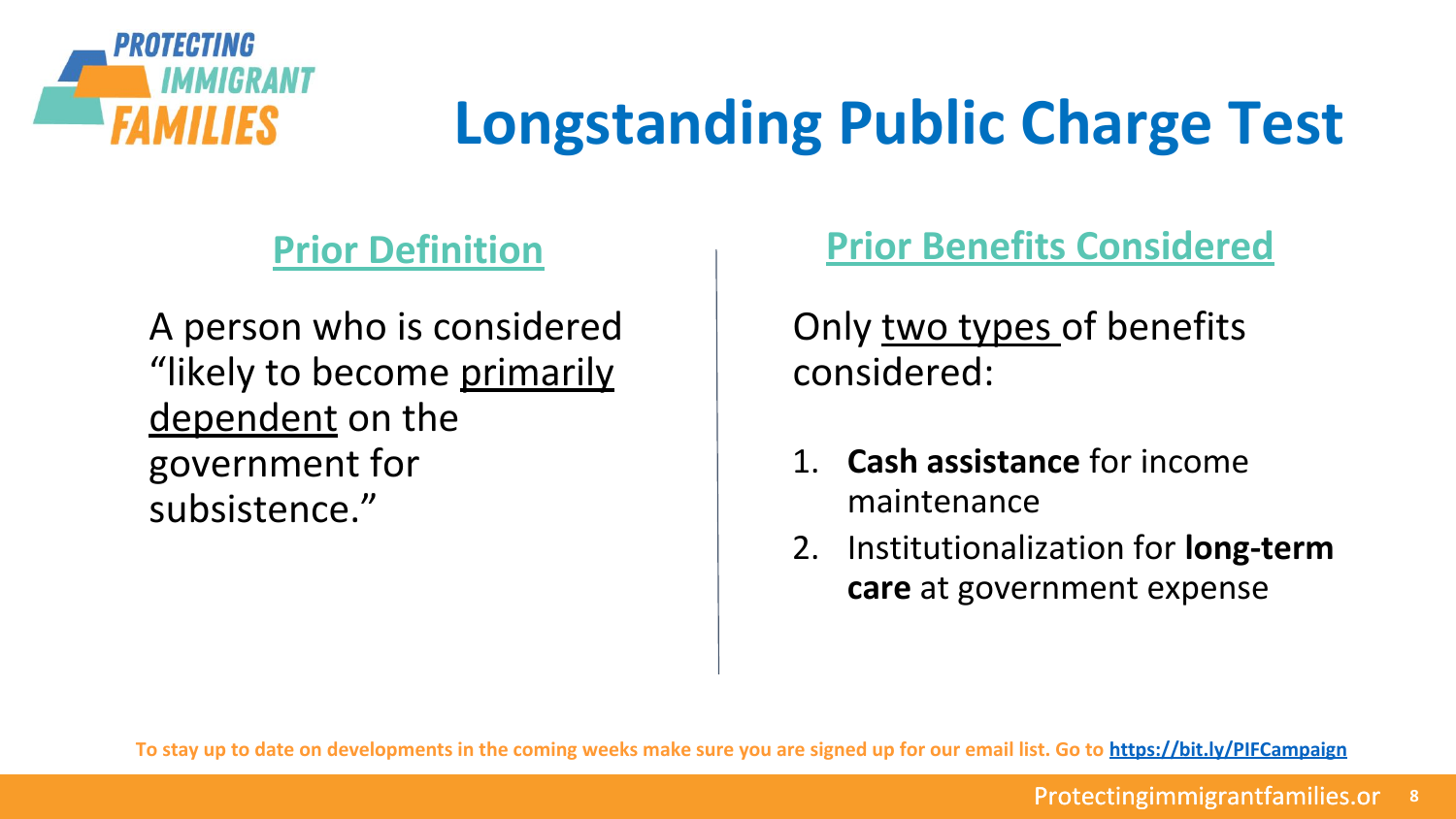

### **Longstanding public charge test**

### **Totality of Circumstances**

- Age
- **Health**
- **Family status**
- **Financial status**
- **Education and skills**
- Affidavit of support

**The public charge assessment is forward-looking**



#### **Is the person likely to rely on cash or long-term care in the future?**

- No one factor (including past use of cash benefits) can alone determine whether or not someone is a "public charge"
- Positive factors can be weighed against negative factors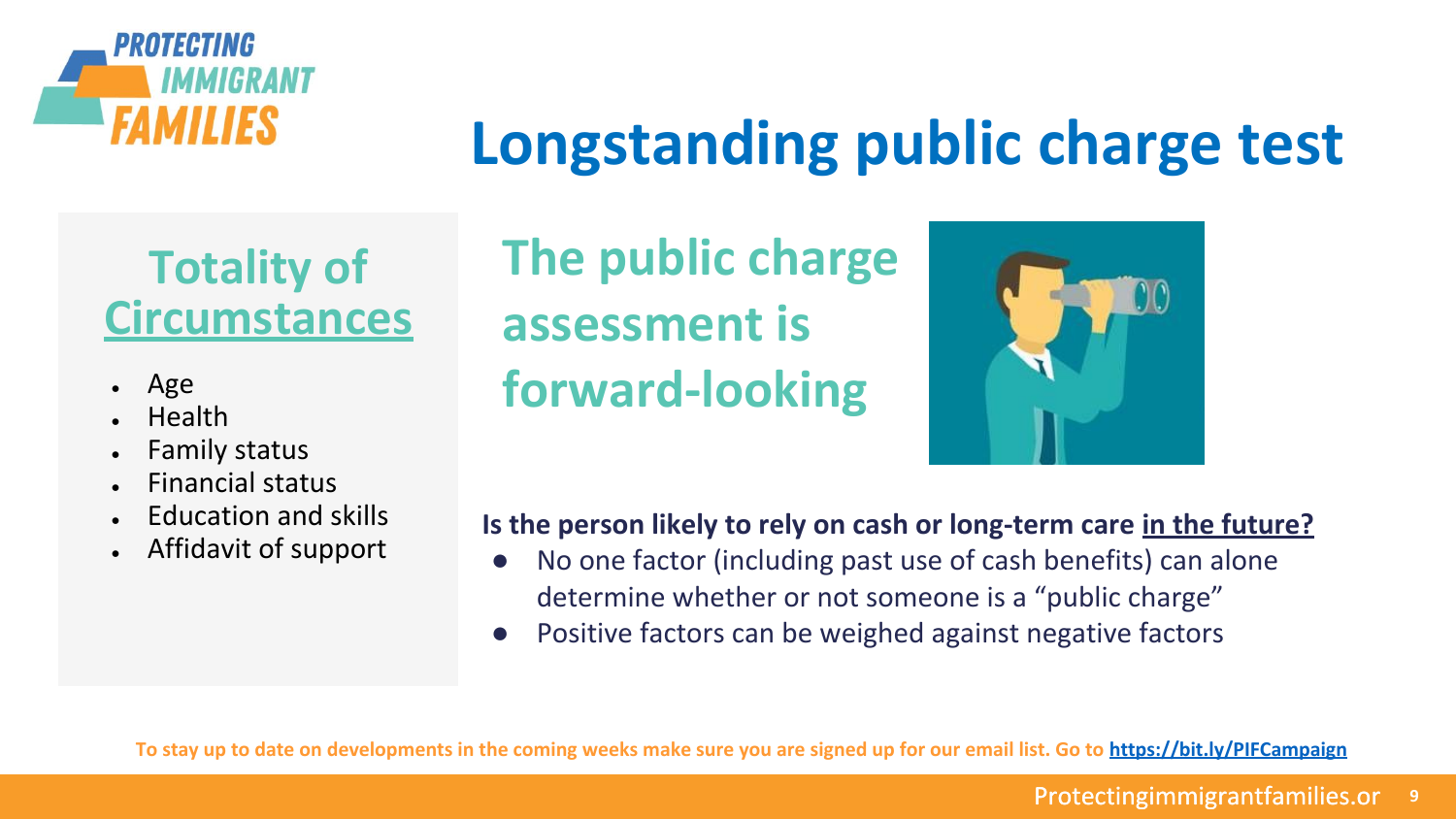

**A public charge assessment is made when a person:**

- Applies to enter the U.S.
- Applies to adjust status to become a Lawful Permanent Resident (LPR) - obtaining a green card
- A green card holder leaves the U.S. for more than 180 consecutive days (6 months) and reenters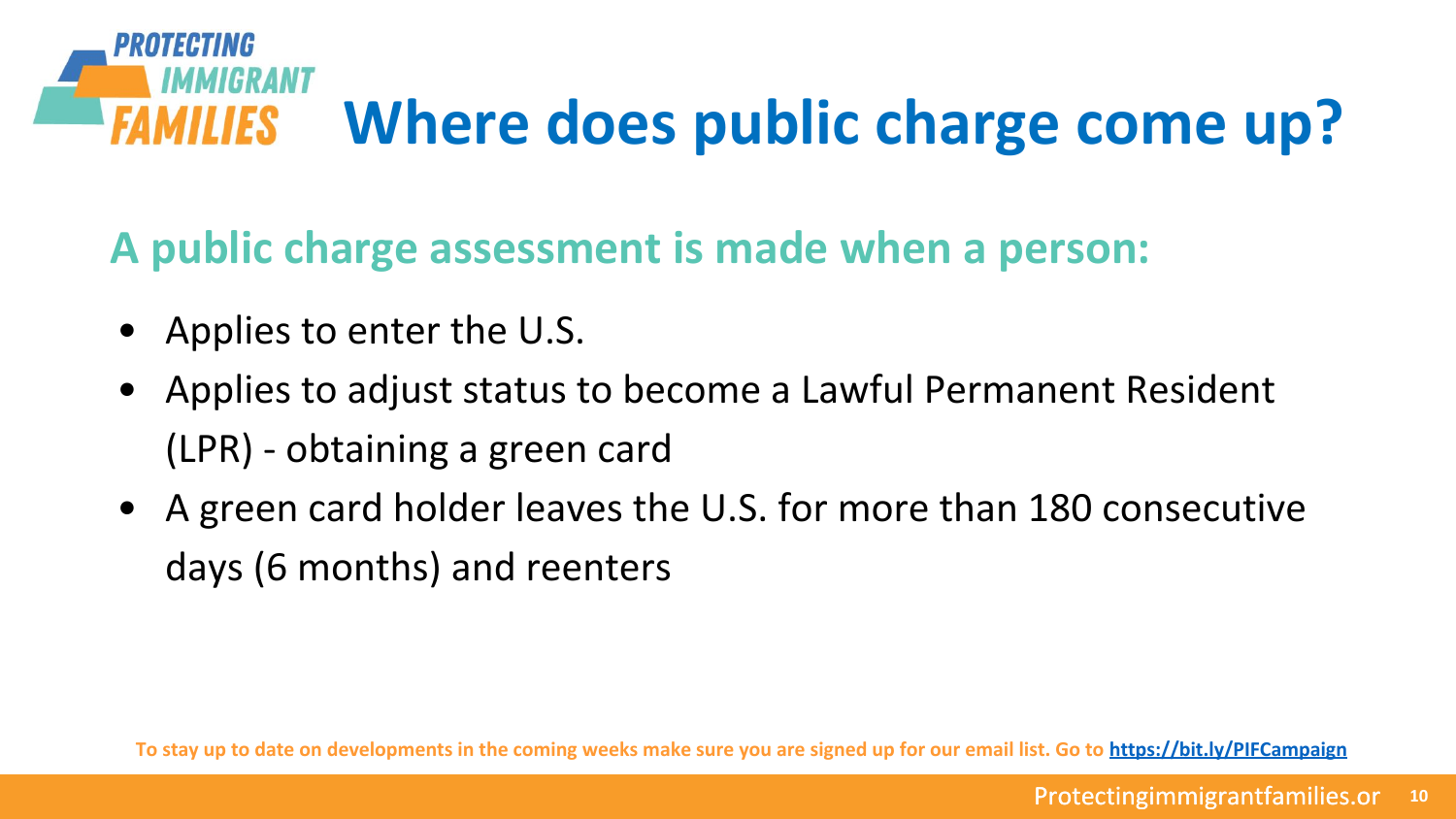

## **Does this test apply to everyone?**

**The public charge ground of inadmissibility does NOT apply to everyone. Here are some examples of public charge does NOT apply to:**

- Lawful Permanent Residents ("green card holders") applying for citizenship
- Refugees and Asylees
- VAWA Self-petitioners
- Survivors of Domestic Violence, Trafficking, or Other Serious Crimes (U or T visa applicants/holders)
- Special Immigrant Juveniles
- Certain Parolees, and several other categories of non-citizens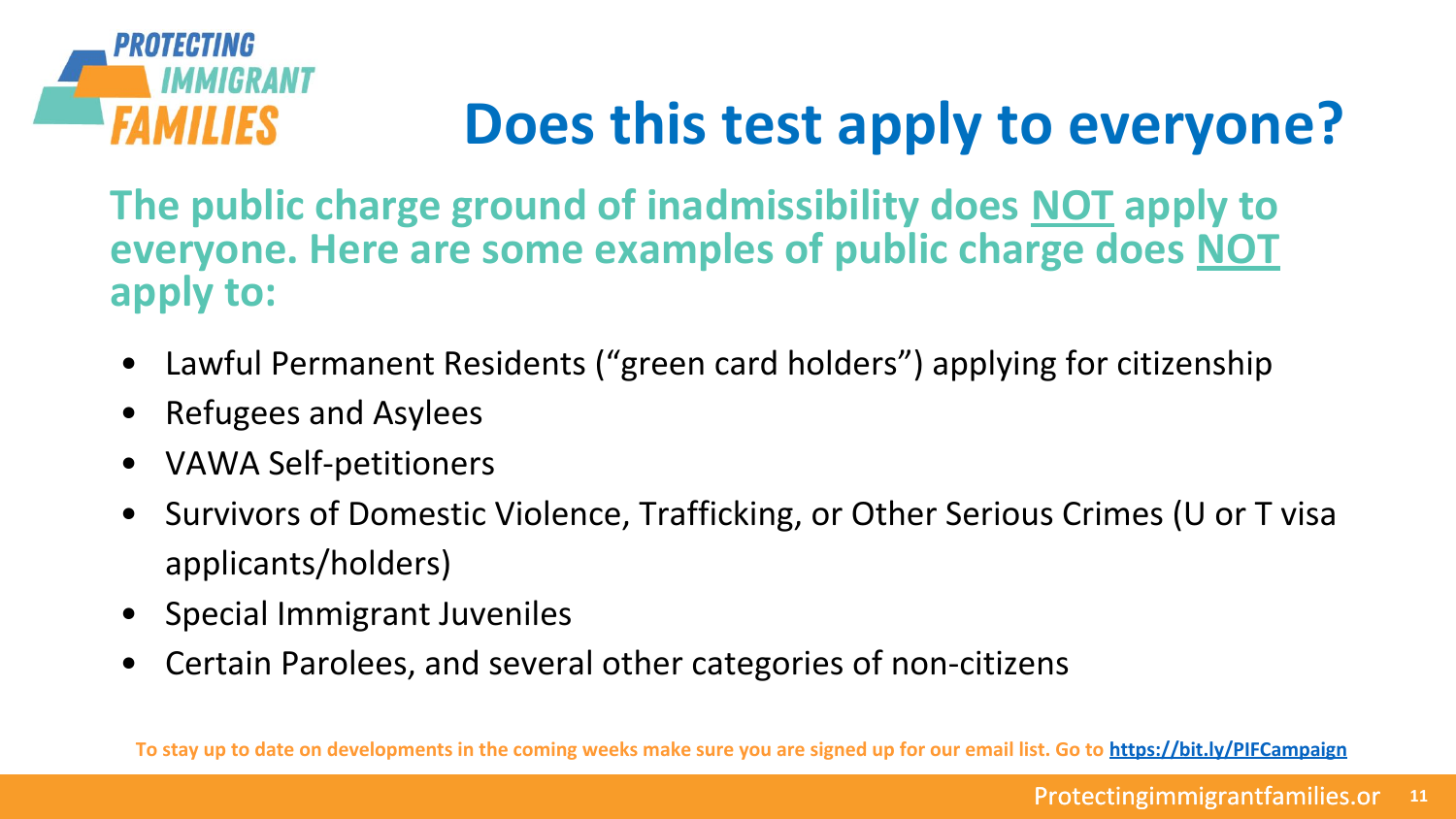

## **Final Public Charge Rule: Overview**



A dramatically different definition of public charge

New weighted factors of the totality of circumstances (TOC) test designed to make it harder for low and moderate income people to pass

Additional public benefits programs can be considered by immigration officials.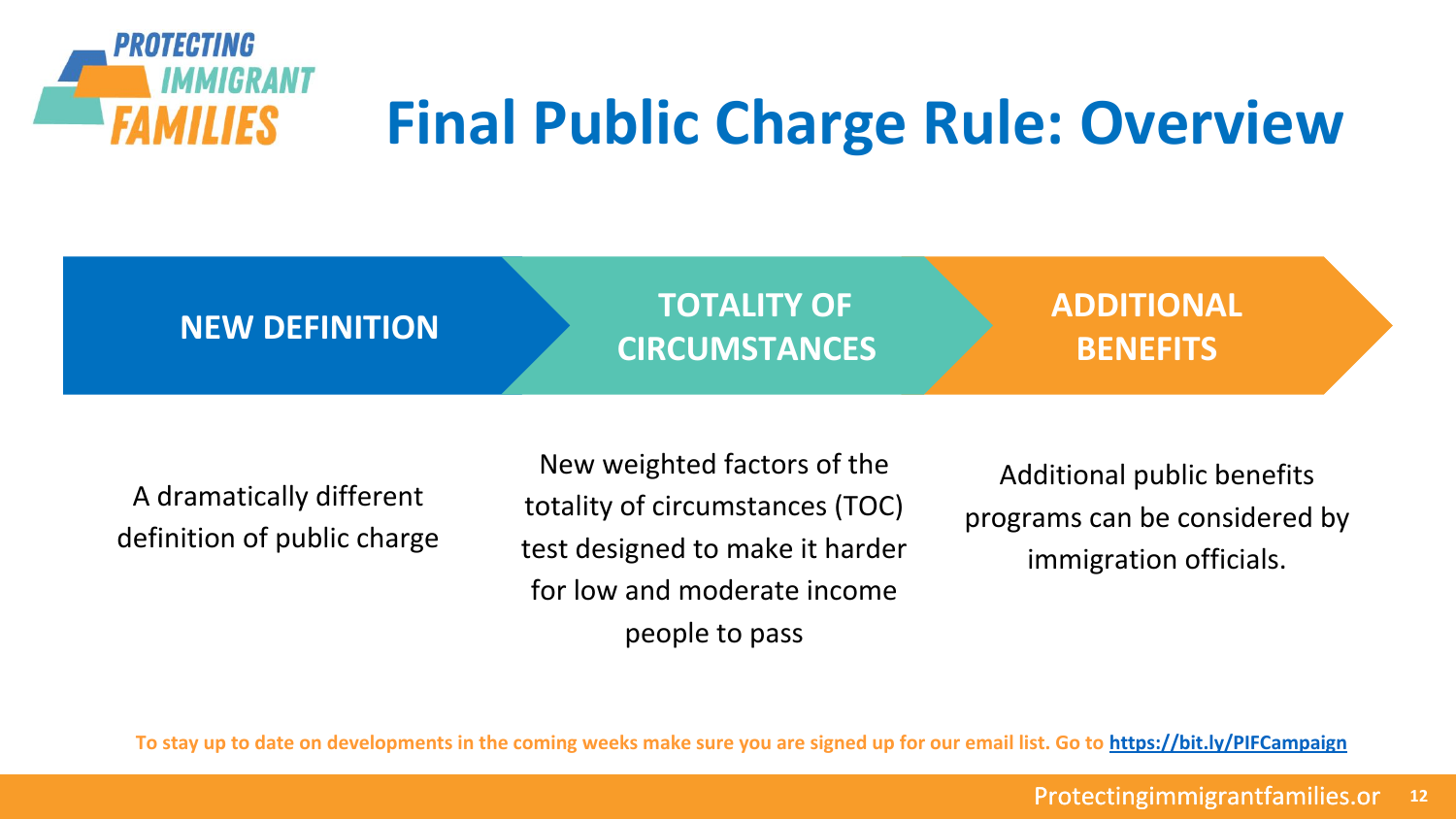

### **PREVIOUS DEFINITION**

An immigrant "likely to become primarily dependent on the government for subsistence"

### **FINAL DEFINITION**

A person who "receives one or more public benefit… for more than 12 months in the aggregate within any 36-month period (such that, for instance, receipt of two benefits in one month counts as two months)."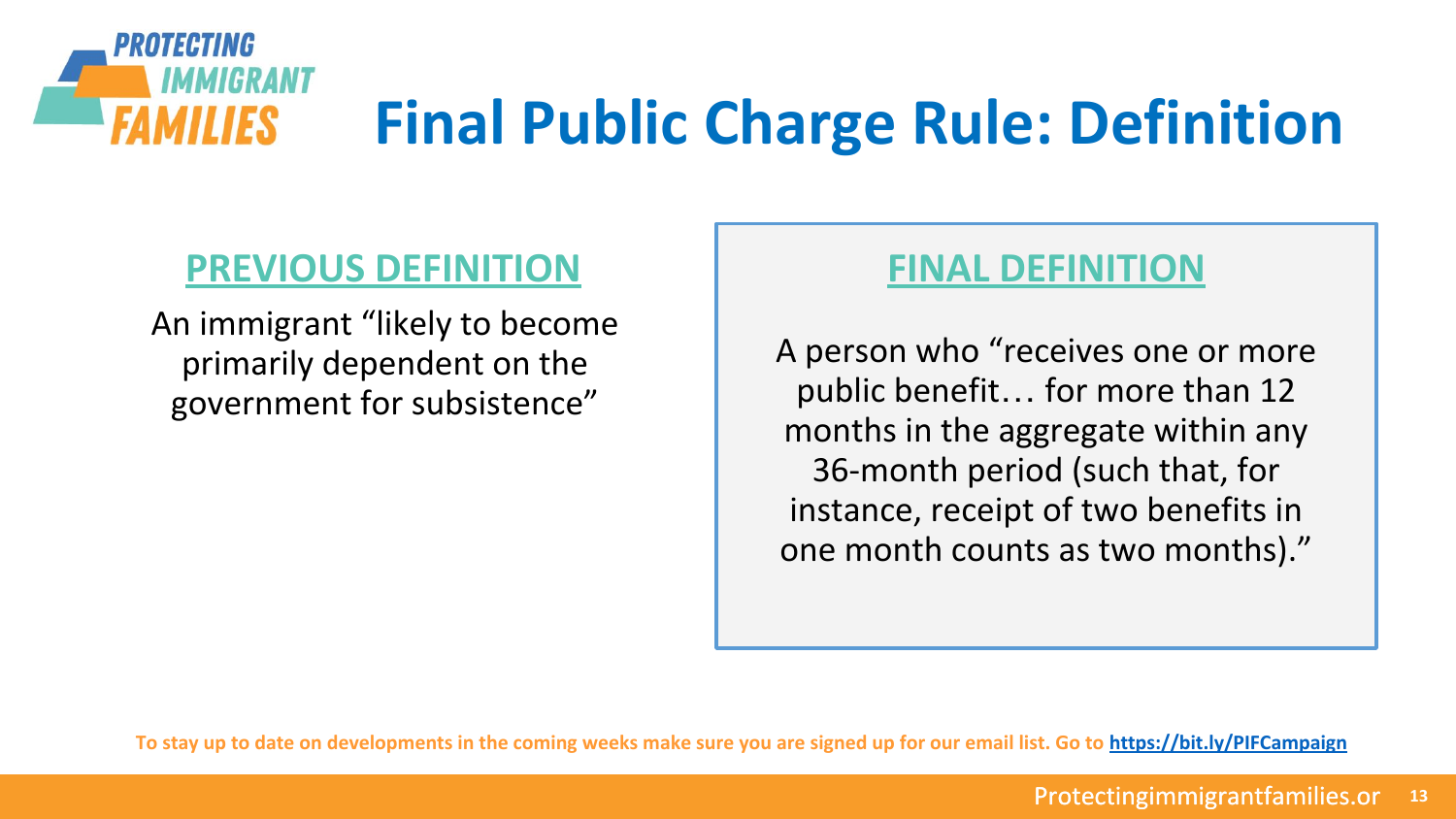

## **Final Public Charge Rule: TOC Test**

- **• Income and Financial Status**
	- Under 125% FPL (negative); Over 250% FPL (heavy positive)
- **• Age**
	- Under 18 or over 61 (negative)
- **• Education and Skills**
- **• Health**
	- Medical condition likely to require extensive treatment, institutionalization or interfere with ability to care for self, attend school or work
- **• Family Status**
- **• Affidavit of Support**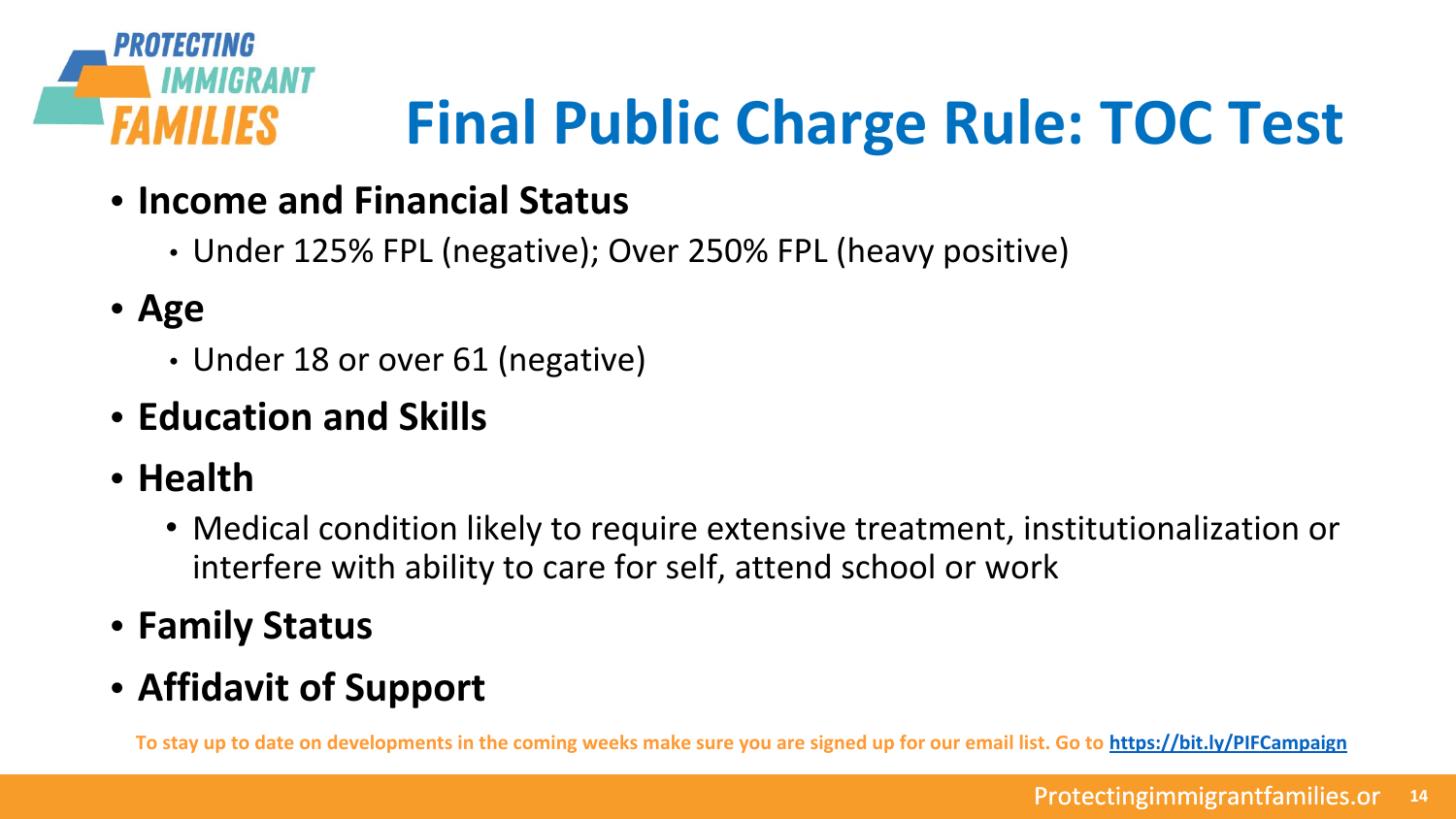

## **Final Public Charge Rule: Benefits**

| <b>Long-standing Policy</b>                                  | <b>Newly Finalized Rule</b>                                                                |                                                                                                                               |  |  |  |
|--------------------------------------------------------------|--------------------------------------------------------------------------------------------|-------------------------------------------------------------------------------------------------------------------------------|--|--|--|
| <i>*Cash Assistance for Income</i><br><b>Maintenance</b>     | <b>Supplemental Nutrition</b><br><b>Assistance Program</b><br><b>(SNAP or Food Stamps)</b> | <b>** Medicaid</b><br>(with exceptions)                                                                                       |  |  |  |
| Long Term Institutional Care at<br><b>Government Expense</b> | <b>Federal, State, Local and Tribal</b><br><b>Cash Assistance</b>                          | <b>Housing Assistance</b><br><b>(Public Housing or Section 8)</b><br><b>Housing Vouchers and Rental</b><br><b>Assistance)</b> |  |  |  |

\* Included under current policy as well

\*\* Exceptions for emergency medical conditions, & coverage of children < 21 and pregnant women.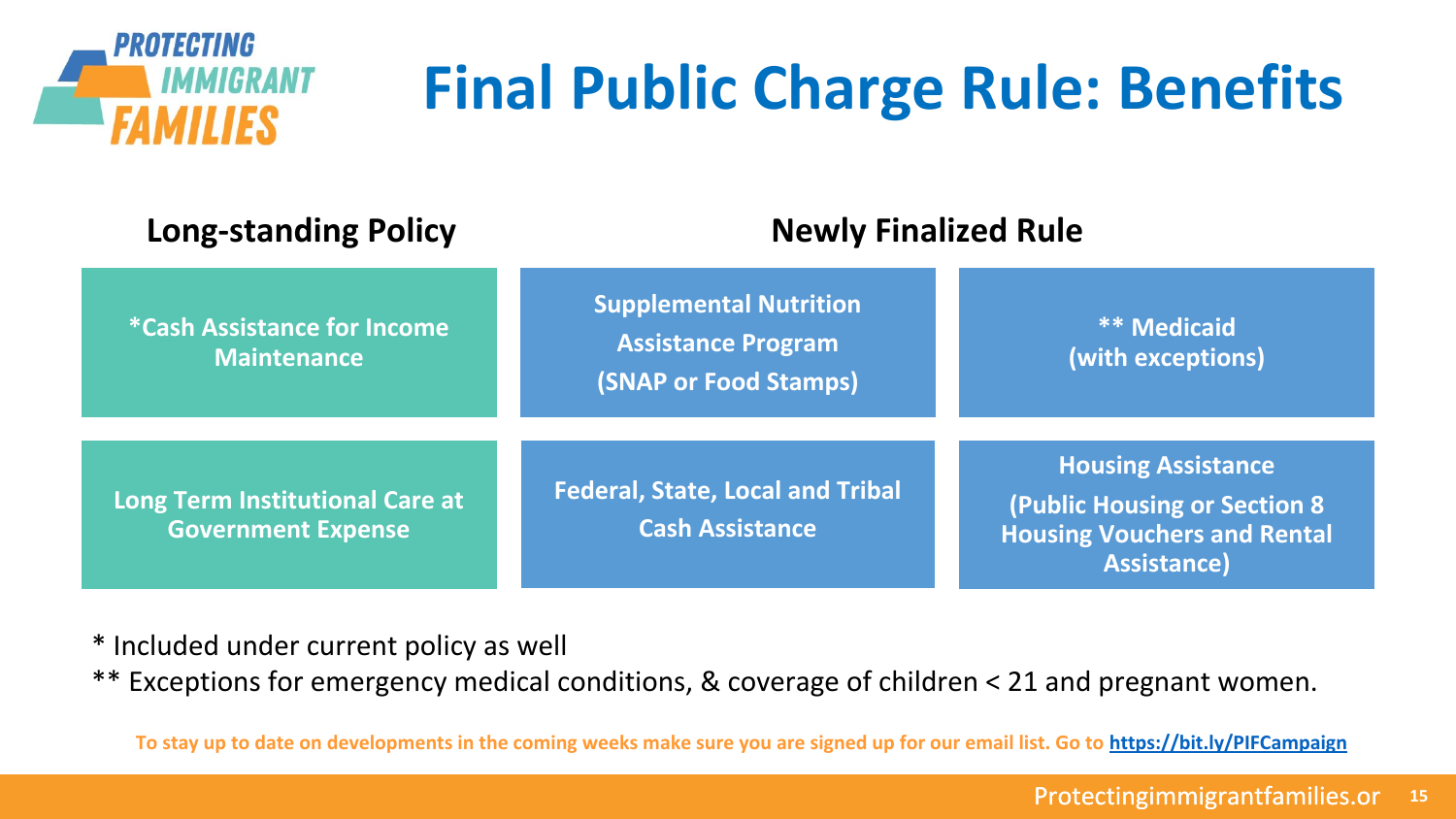

## **Things to Keep in Mind**

### **● The rule is not in effect yet.**

- Applies only to applications submitted on or after October 15, 2019.
- Newly named benefits used prior to that date will not be considered.

### **● Not everyone is subject to the rule.**

- Many immigrants are exempt from the public charge inadmissibility ground.
- Benefits used by family members will not be counted.
- **● Positive factors can be weighed against negative factors** in this forward-looking test.
- **● Every situation is different.** 
	- You can consult with an immigration attorney if you have questions about your own case.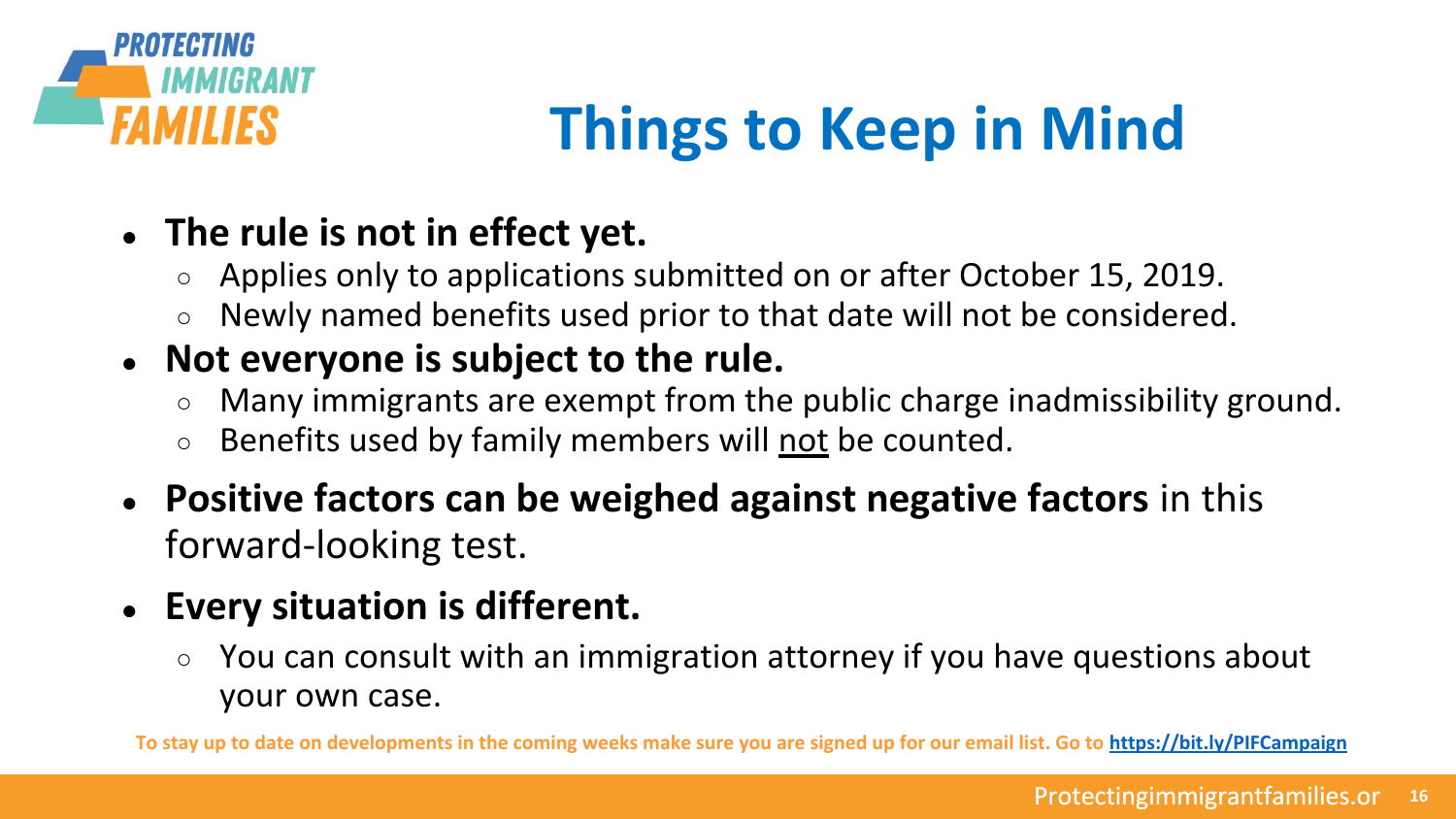

# **How do we talk about public charge, and what is this really about?**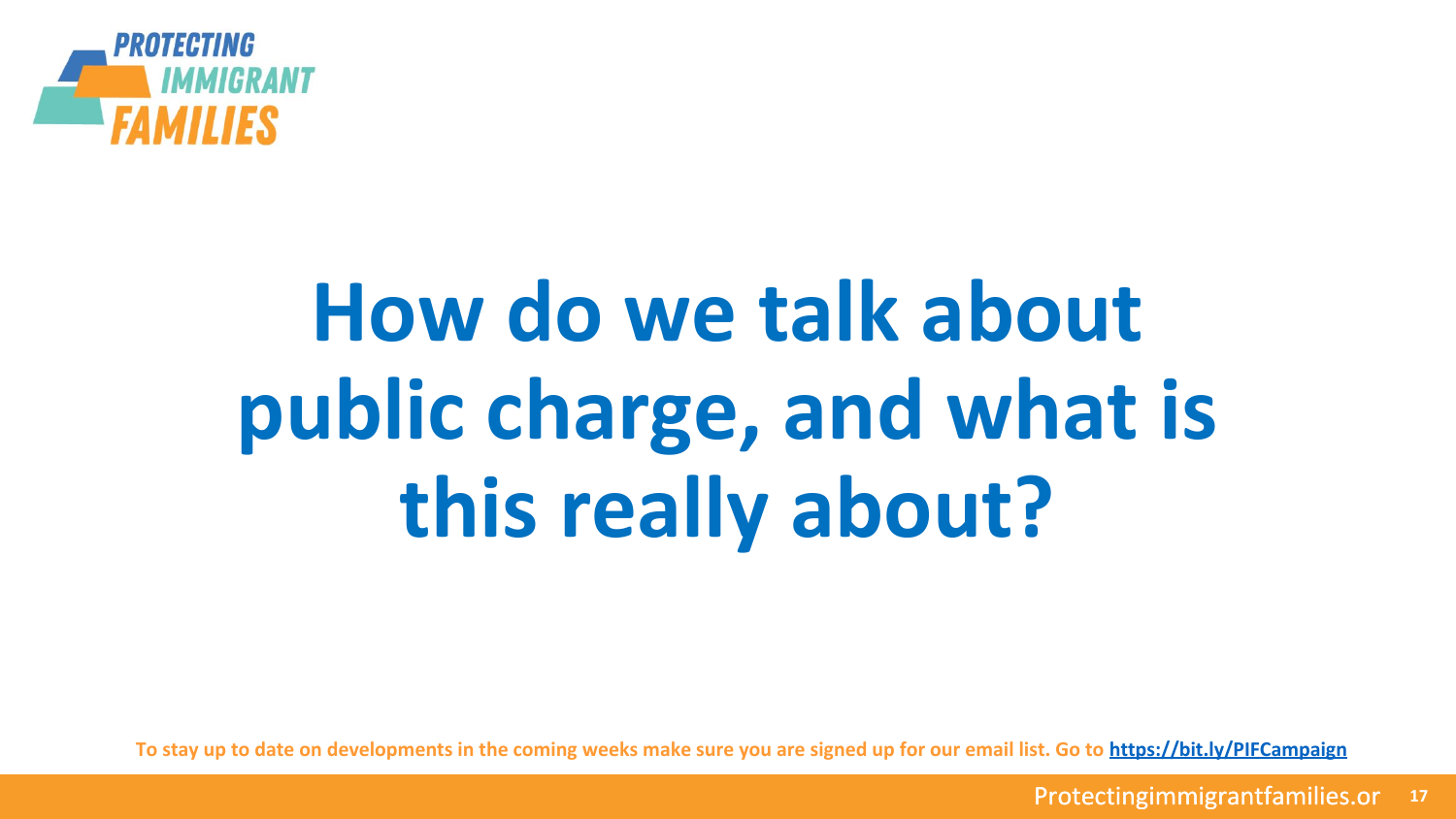

- Choose your examples (State Department, HUD, Census, "go back," etc.)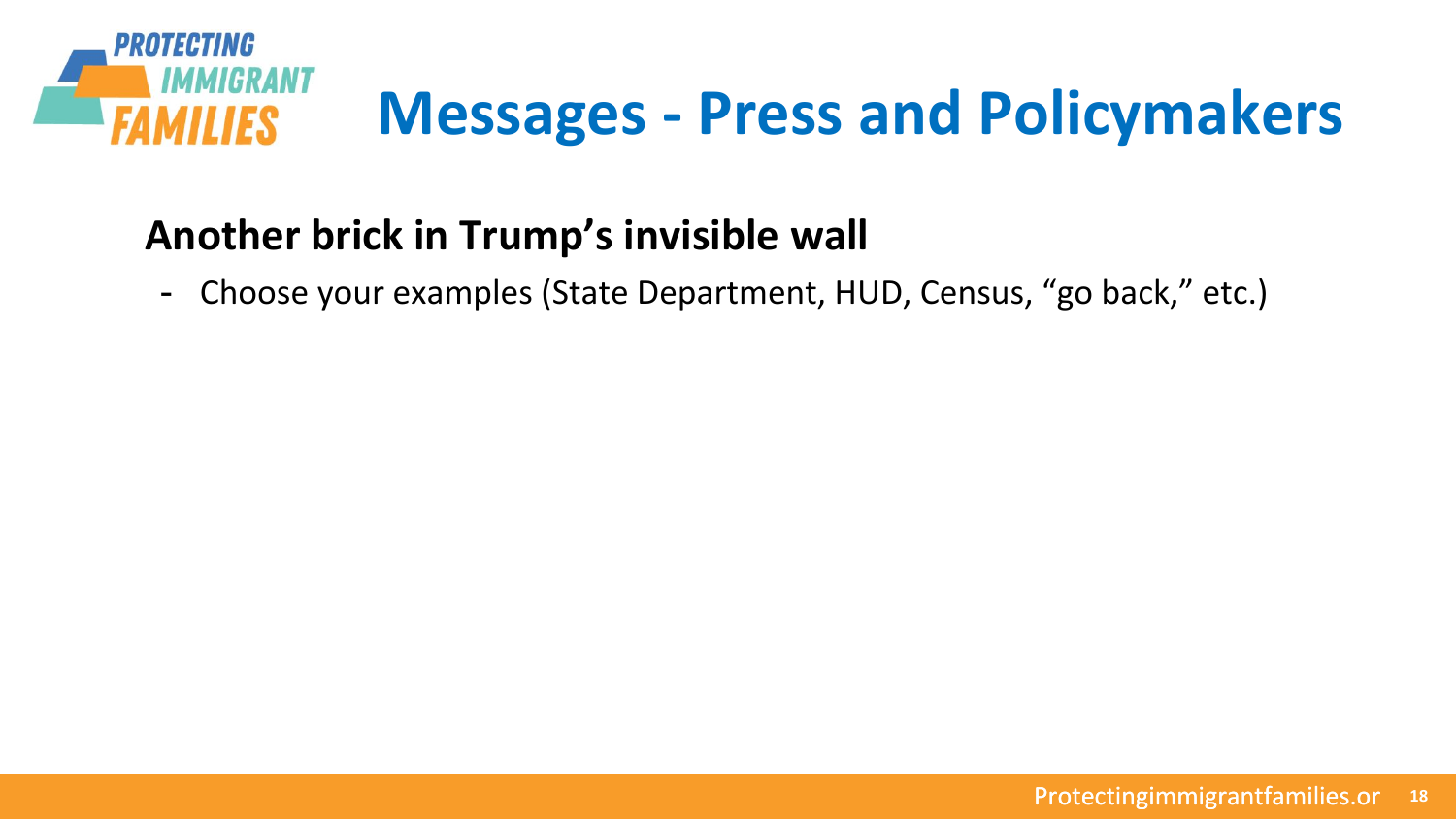

- Choose your examples (State Department, HUD, Census, "go back," etc.)

**About sending 1 message: if you're not white and you're not wealthy, you're not welcome here**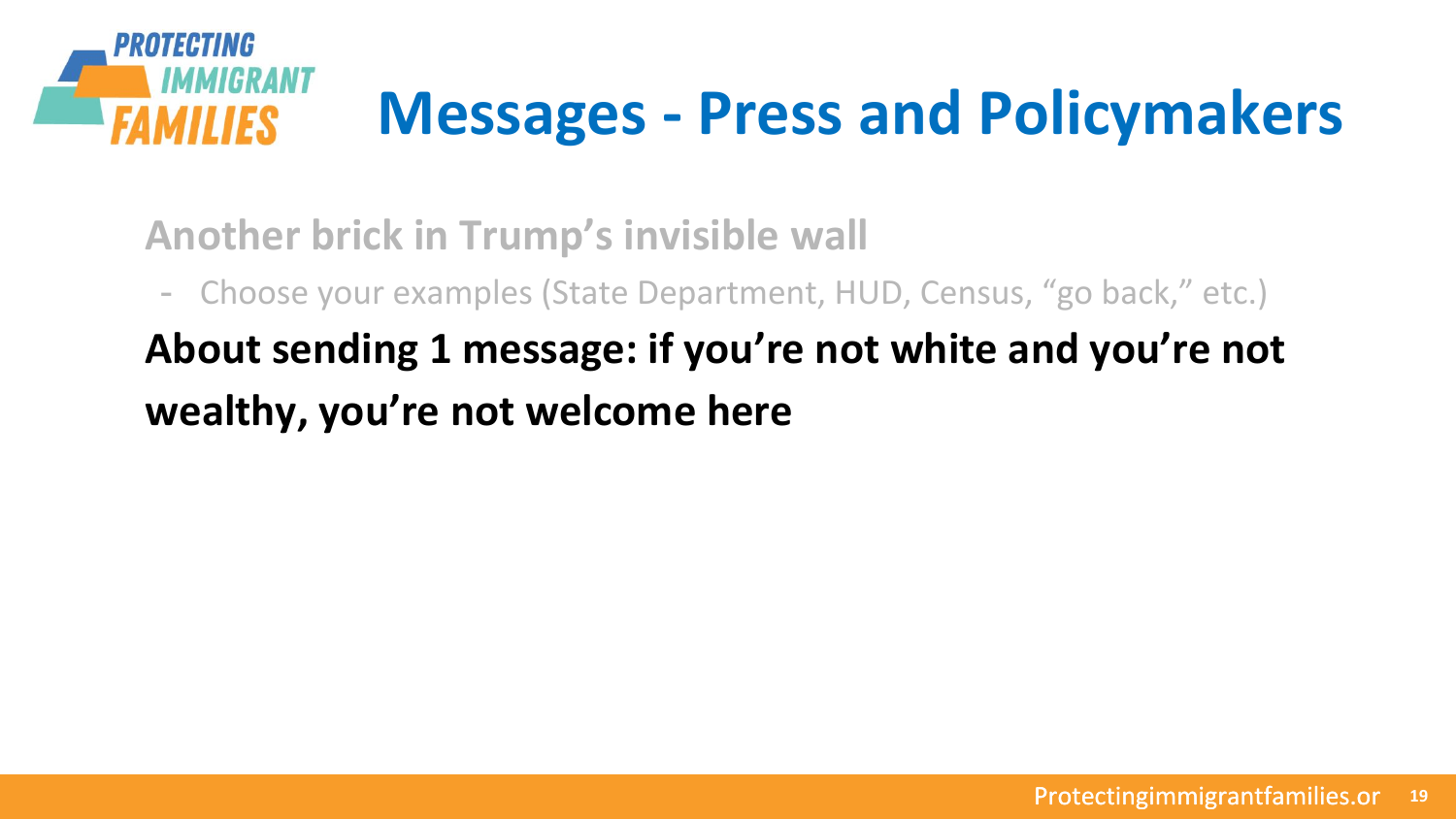

- Choose your examples (State Department, HUD, Census, "go back," etc.) **About sending 1 message: if you're not white and you're not wealthy, you're not welcome here**

### **Dangerous threat to our country's future**

- Reckless
- Abusive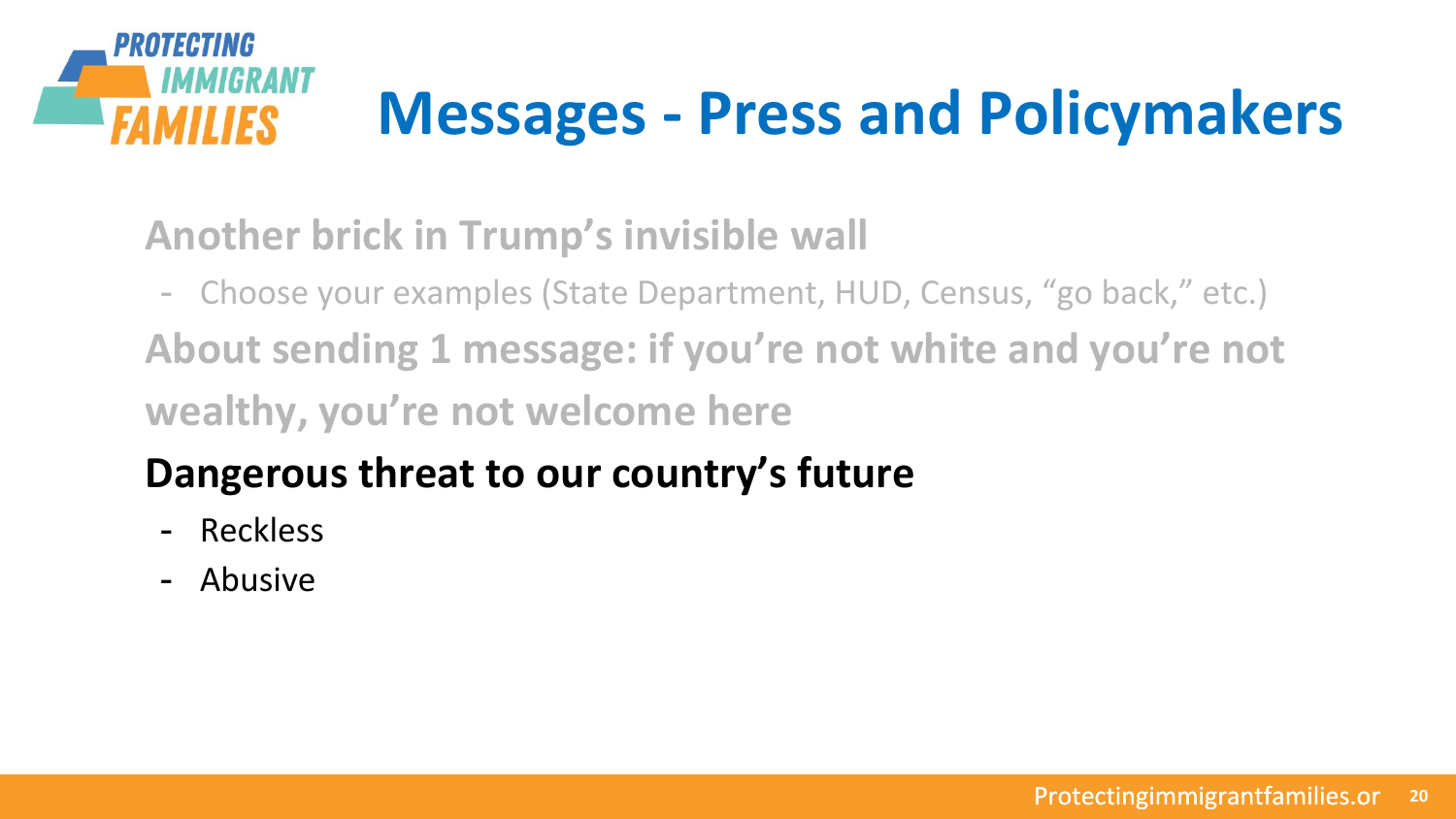

- Choose your examples (State Department, HUD, Census, "go back," etc.) **About sending 1 message: if you're not white and you're not wealthy, you're not welcome here**

**Dangerous threat to our country's future**

- Reckless
- Abusive

### **We're fighting back**

- Litigation
- **Congress**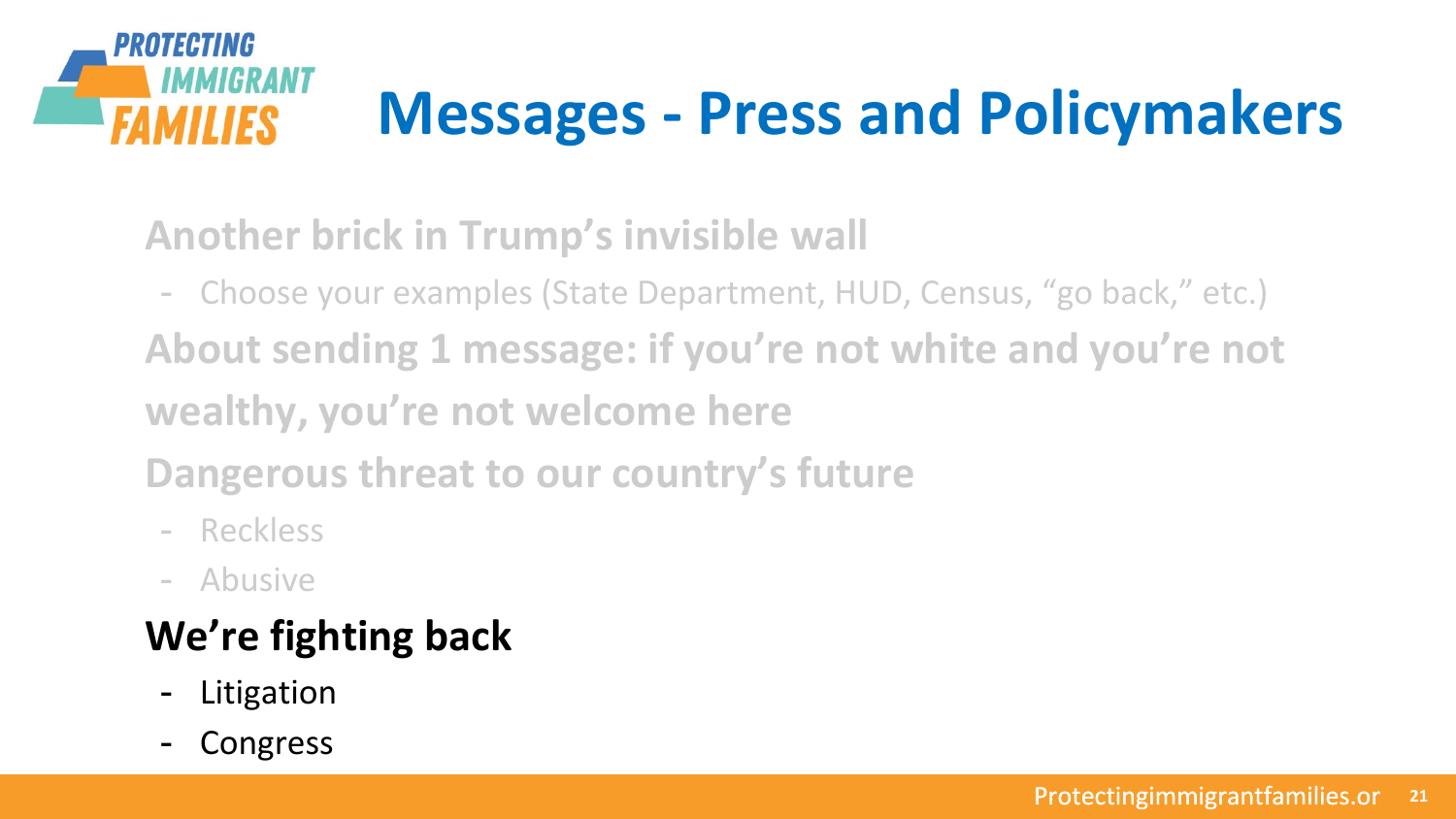

## **DHS Final Regulation Toolkit**

## **[TOOLKIT](https://drive.google.com/open?id=1zIewvCeQHsrjODcMZ8H9Y9NhgolR9pAz)**

- Pitch note
- Editorial board memo
- Statement + release
- Op-Ed
- Letter to the editor
- Digital (social + email)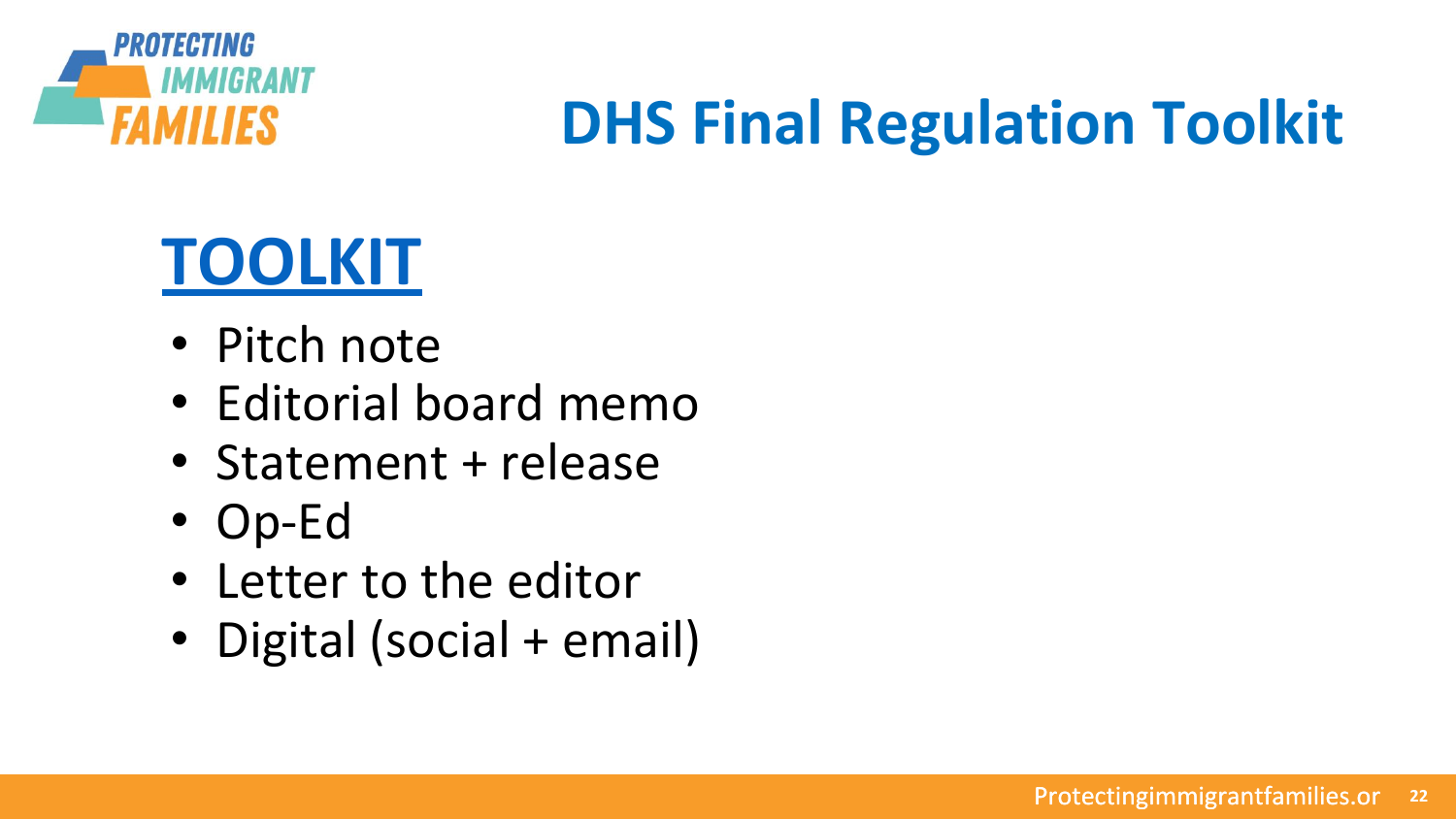

# **What do we tell immigrants and their families?**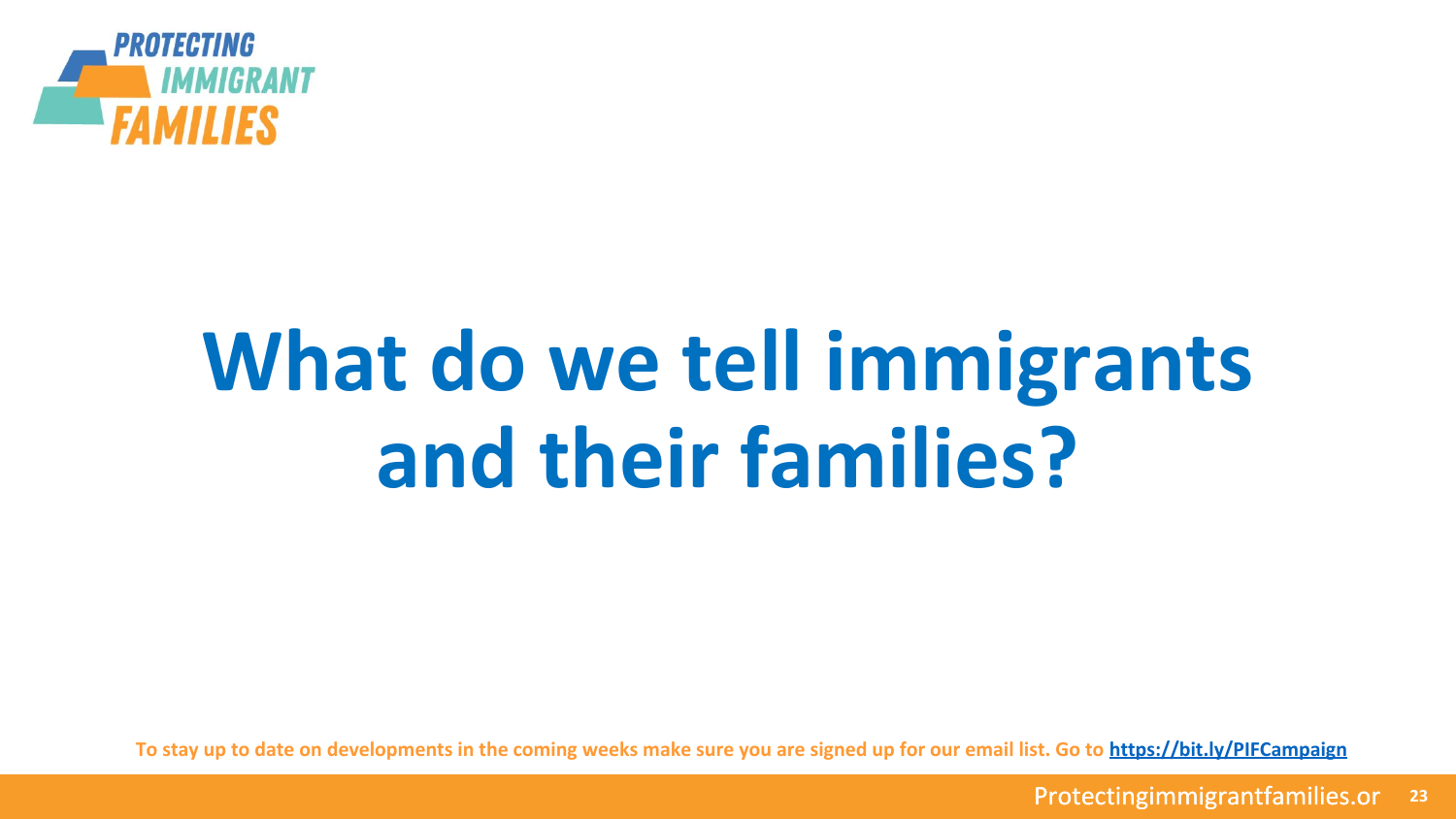

## **Community-Facing Talking Points**

### **• Fight fear with facts - KNOW YOUR RIGHTS.**

The public charge rule was designed to be confusing, complicated, and scary on purpose. You have rights in this country no matter where you were born.

### **• It's not over - we still have a chance to stop the rule.**

• Advocates are using every tool at their disposal to stop this rule from taking effect - including in the courtroom.

### **• This public charge test does not apply to every immigrant.**

• Exempt immigrants include: refugees; asylees; survivors of trafficking, domestic violence, or other serious crimes (T or U visa applicants/holders); VAWA self-petitioners; special immigrant juveniles; and certain people paroled into the U.S. Benefits received when people are in one of these statuses will not be counted against them. And lawful permanent residents (green card–holders) are not subject to a public charge test when they apply for U.S. citizenship.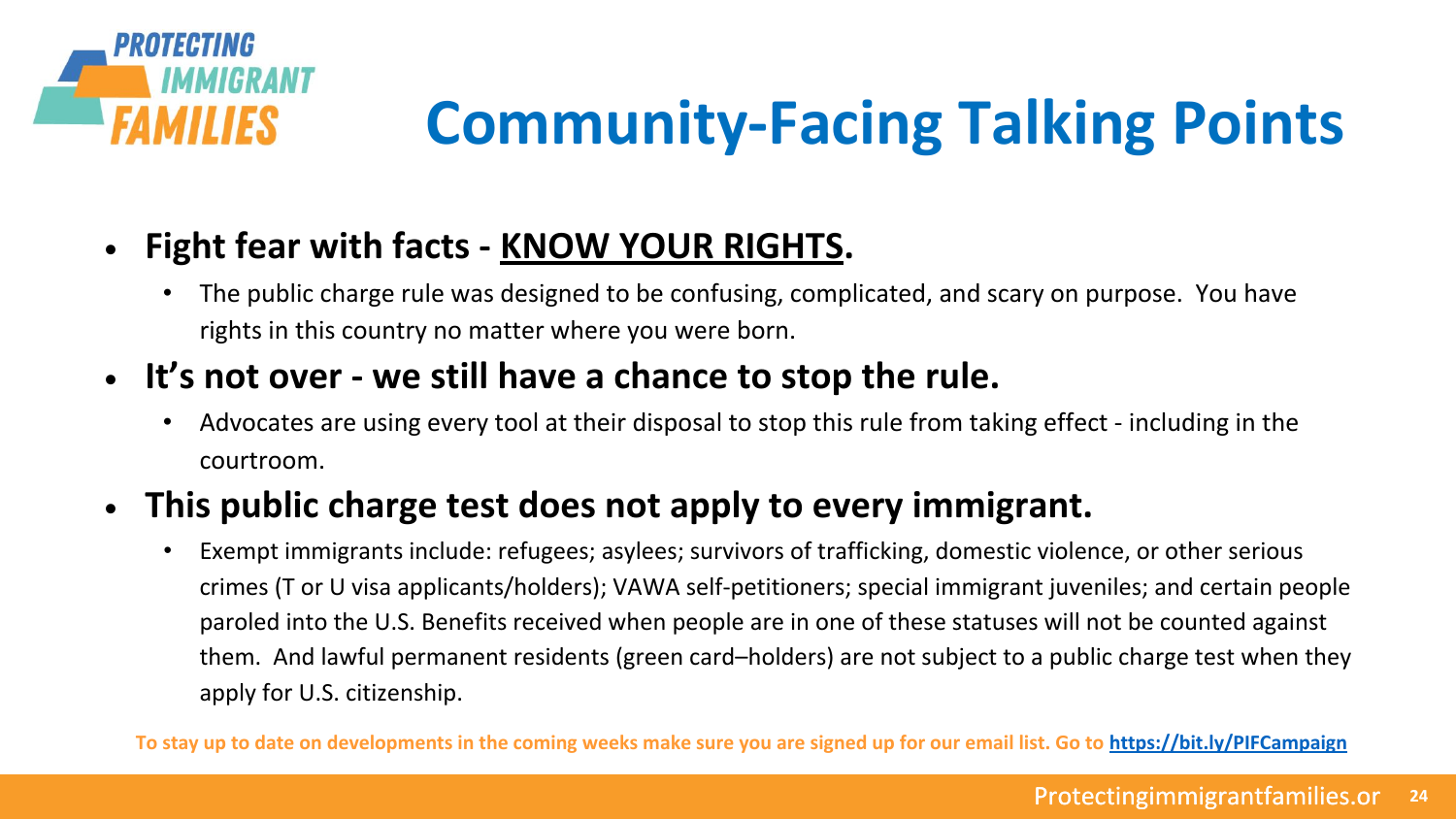

## **Community-Facing Talking Points**

- **• Use of public benefits alone will not make you a public charge.**
- **• The public charge test does not consider benefits used by family members.**
	- Benefits used by eligible family members are not counted unless the family members are also applying for a green card.
- **• The rule does not consider benefits used before October 15, 2019.**
- **• Your personal information is protected.**

*Ultimately, health care, nutrition, and housing programs can help you and your children remain strong, productive, and stable. The best thing a family can do to fight Trump is keep meeting their children's needs -- keep taking them to the doctor, keep feeding them, keep a roof over their heads.*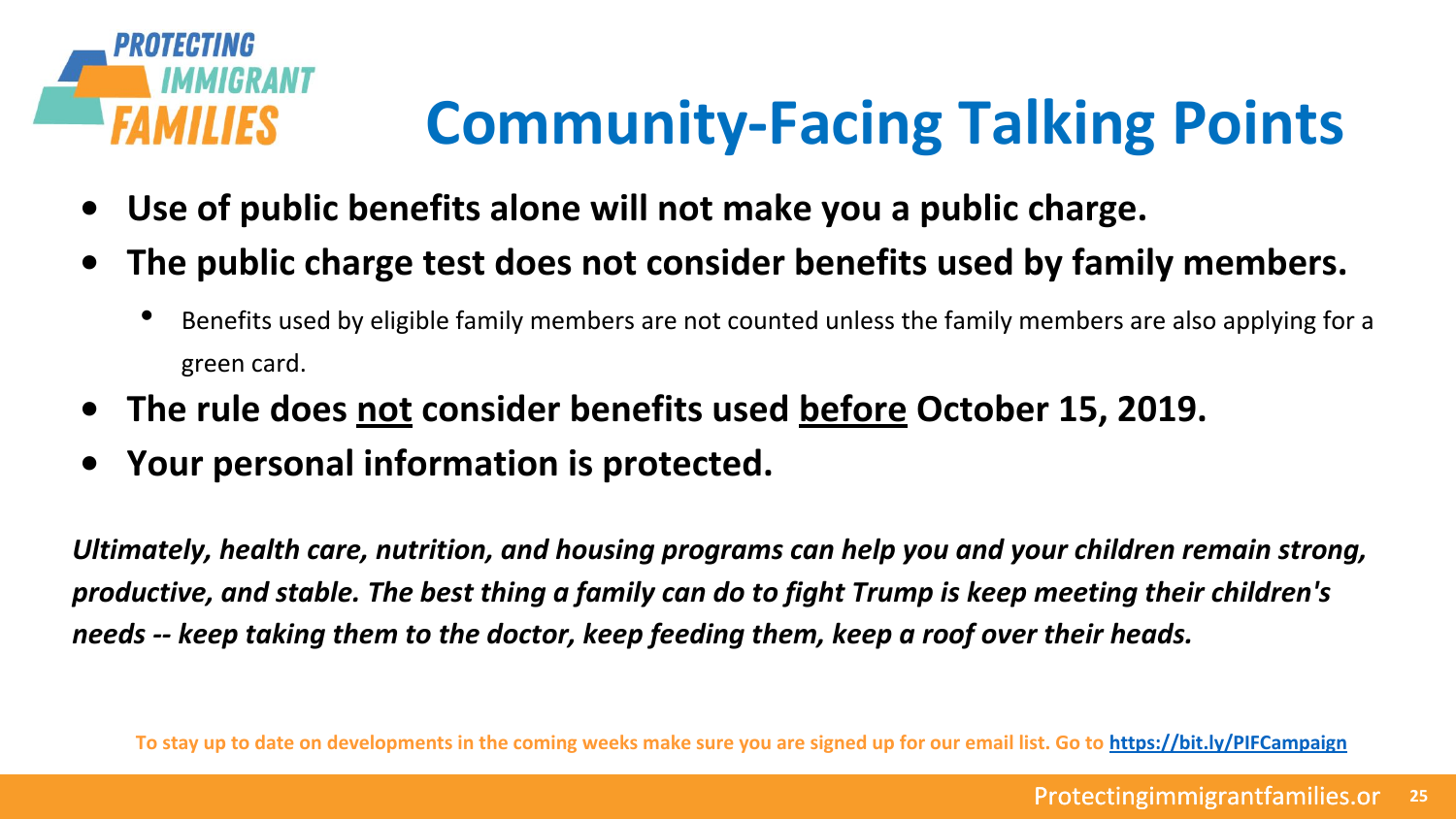

### **Conversations with Immigrants**

#### **Do you or your family members already have green cards?**

The DHS public charge test does not apply to you. However, if you plan to leave the country for more than 6 months, it is a good idea to talk with an immigration attorney.

\*The public charge test is not part of a US Citizenship application.

#### **Do you have or have applied for one of the following statuses?**

- U.S. Citizenship
	- U or T Visa
- Green card renewal Asylum or Refugee status
- DACA renewal
- Special Immigrant Juvenile Status

● TPS

The public charge test does not apply to the categories listed here. If you already have or are in the process of applying for one of these immigration statuses, you can continue to use any government programs that you qualify for.



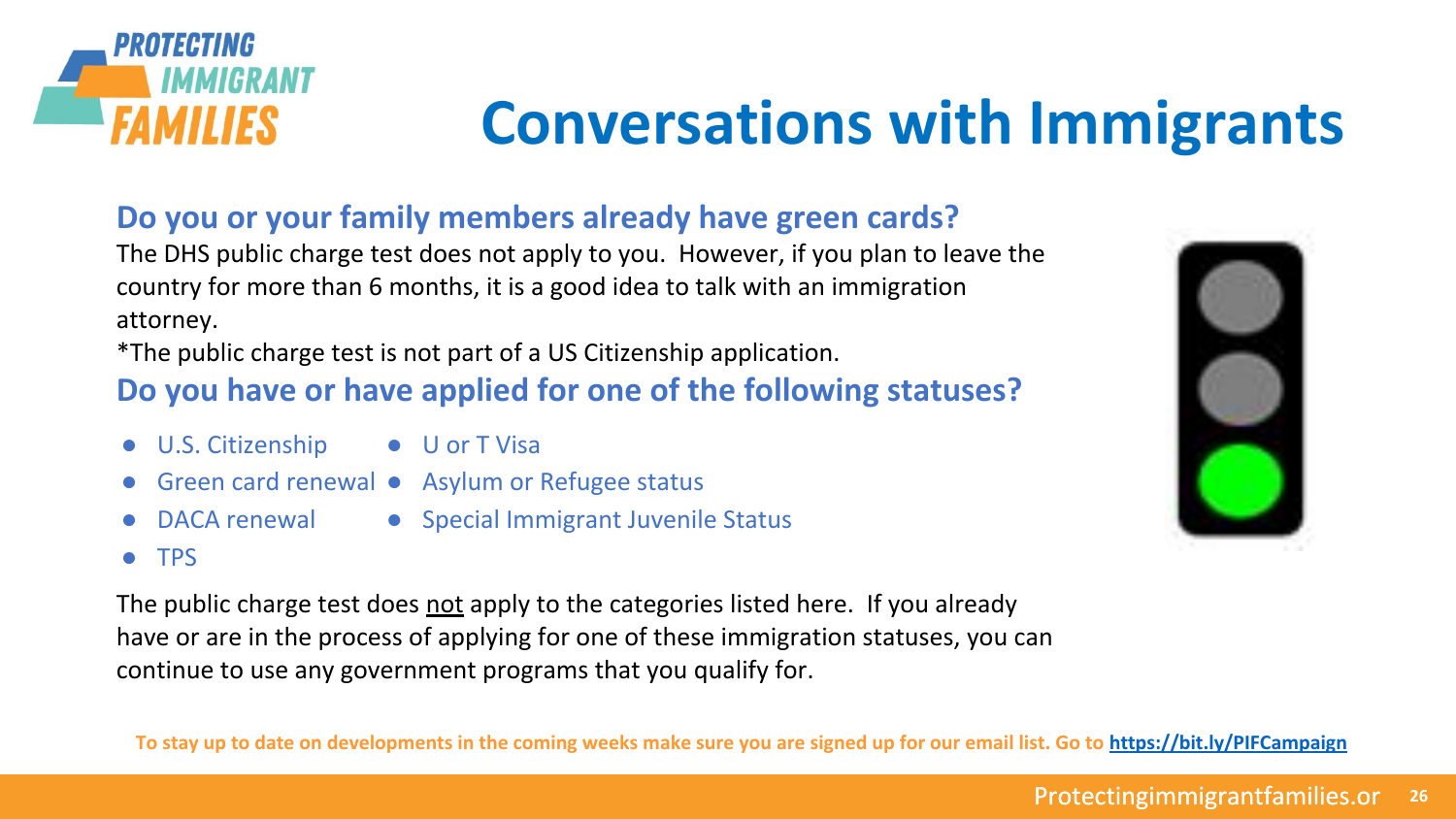

## **Conversations with Immigrants**

#### **Does your family plan to apply for a green card or visa from inside the United States?**

 If you aren't sure whether or not this policy applies to you, we recommend that you seek advice from an attorney who understands the new changes. **If you are not subject to the public charge test, we recommend that you continue to get the assistance that you and your family needs.**

#### **Does your family plan to apply for a green card or visa from outside the United States?**

U.S. consular offices abroad use different rules in making this decision You should talk with an expert for advice on your case before making any decisions.

**For free or low-cost options near you, go to: [www.immigrationadvocates.org/nonprofit/legaldirectory](http://www.immigrationadvocates.org/nonprofit/legaldirectory)**

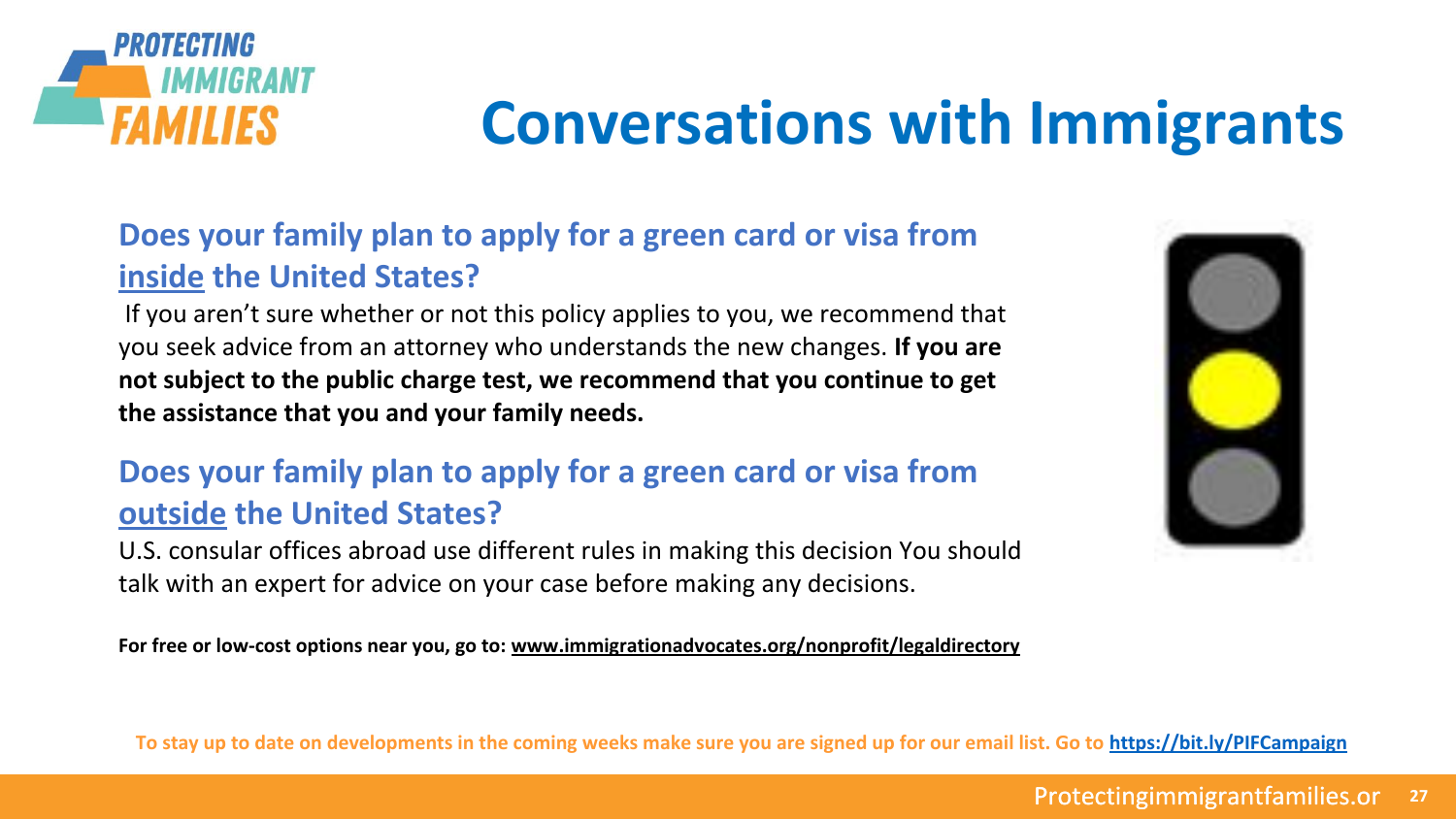

#### **I was just granted asylum status a few months ago, now I'm worried that using SNAP is going to stop me from getting my green card.**

**I'm pregnant and need help. I'm currently enrolled in Medicaid but I'm afraid it will be used against me.**

**My friend says public charge will apply to her. She disenrolled from SNAP. She said I should too.**

## **Questions from Immigrants**



**I'm scared to sign up for WIC, I know that WIC is a public benefit.**

**Coverage under my Medicaid plan is the only option for health insurance for my children who 12 and 19 years old.** 

**My brother is applying for citizenship but uses Section 8 housing vouchers. Is he a public charge?**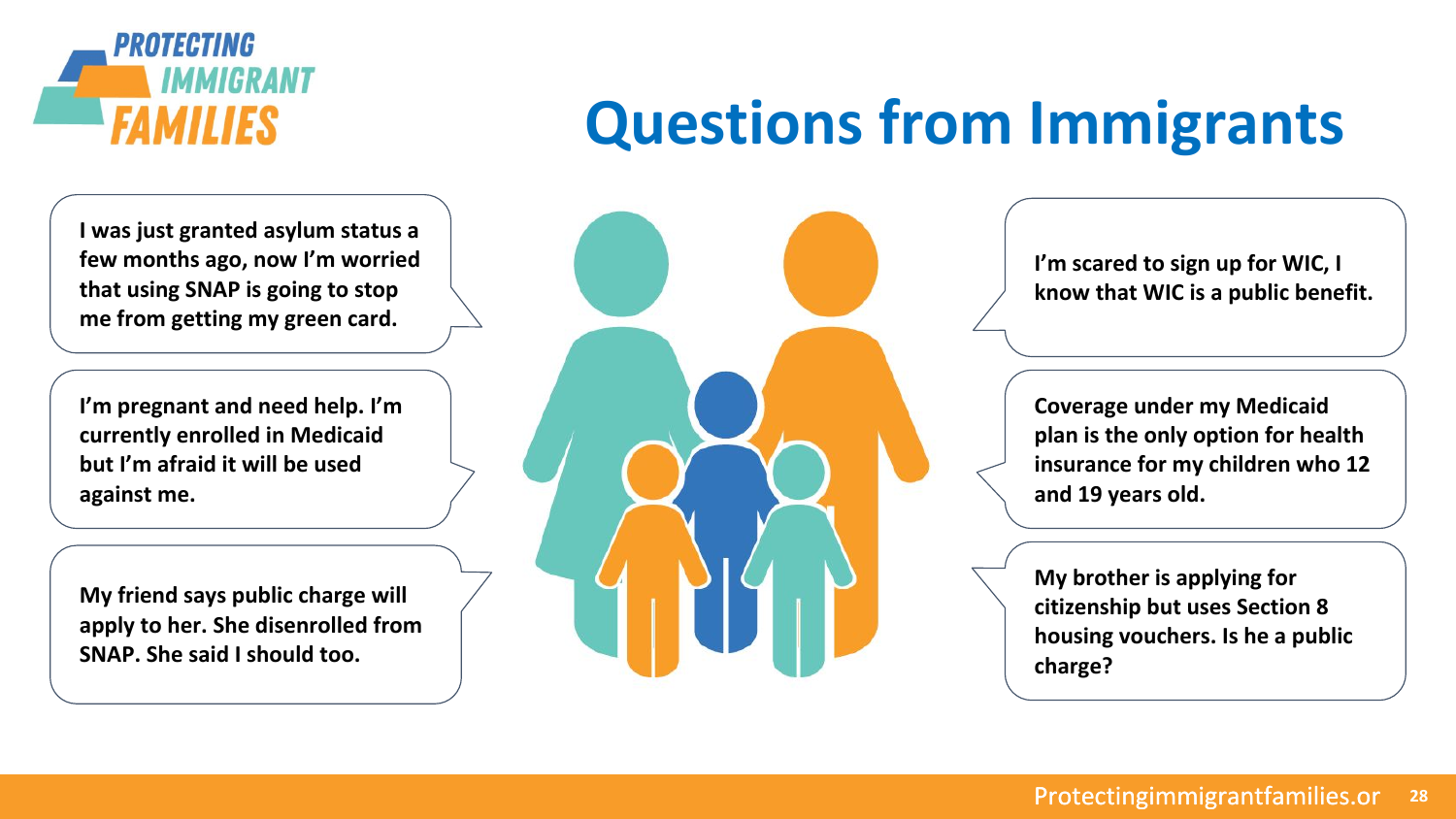

### **How to respond to questions**

**I was just granted asylum status a few months ago, now I'm worried that using SNAP is going to stop me from getting my green card.**

**I'm pregnant and need help. I'm currently enrolled in Medicaid but I'm afraid it will be used against me.**

**My friend says public charge will apply to her and so she disenrolled from SNAP. She said I should too.**

**The public charge test does not apply to asylees. We encourage you to stay enrolled in SNAP - it will not impact your green card application.**

**The public charge test will not consider non-emergency Medicaid used by pregnant women up until 60 days after they give birth. We encourage you to get the health care that you and your baby need.**

**Everyone's situation is different. What may be good advice for one person could be bad advice for another. We encourage you to learn more about your situation and speak to an immigration attorney.**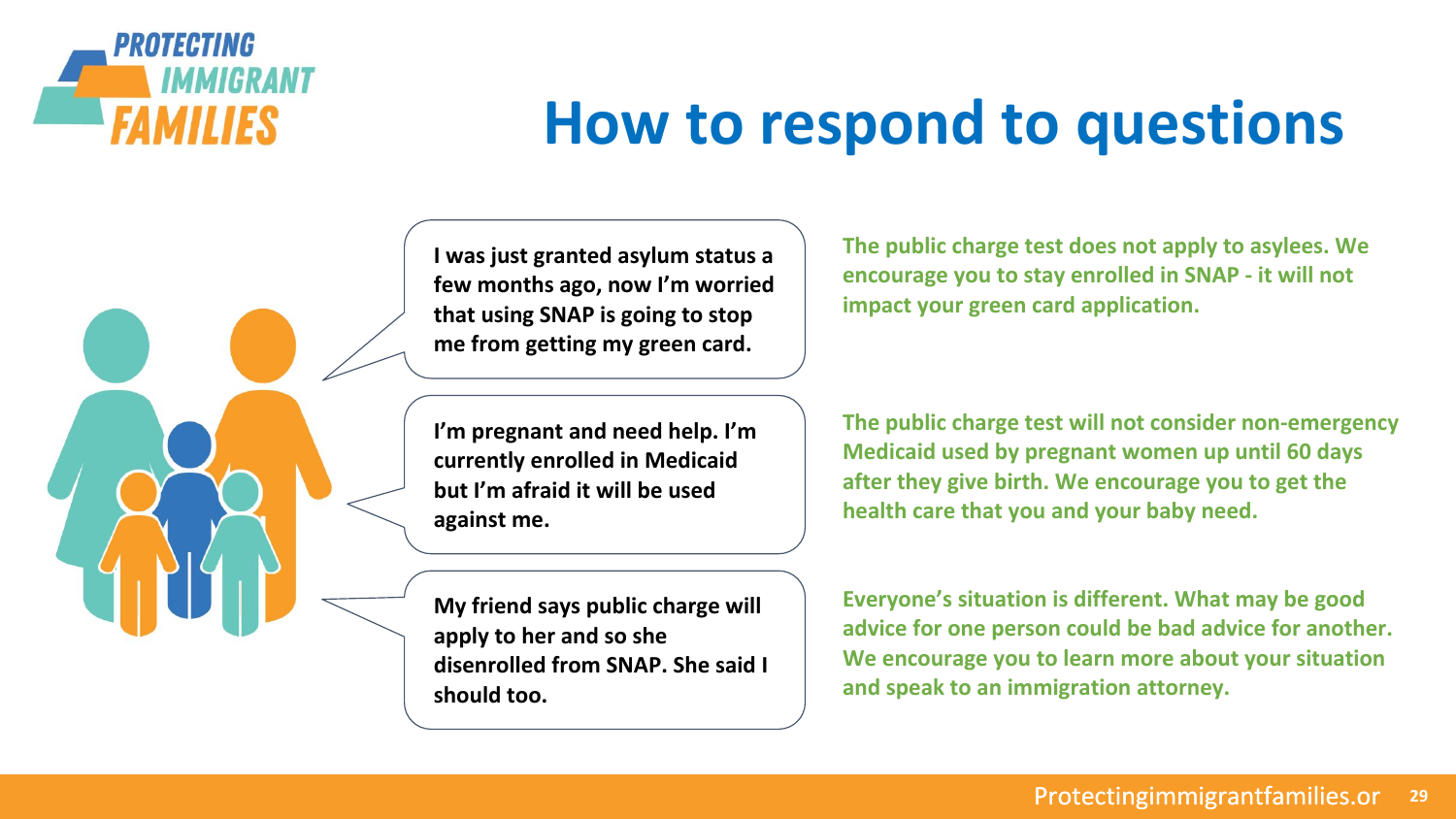

### **How to respond to questions**

**I'm scared to sign up for WIC, I know that WIC is a public benefit.**

**You're right - WIC is a public benefit. BUT it is not included in the public charge test. We encourage you to sign up for programs you are eligible for.** 

**Coverage under my Medicaid plan is the only option for health insurance for my children who 12 and 19 years old.** 

**My brother is applying for citizenship but uses Section 8 housing vouchers. Is he a public charge?**

**The public charge test has a specific exception for children under the age of 21 that use Medicaid. Your kids fall under that exception - their use of Medicaid will not be considered in their public charge test.**

**The public charge test does not come up when people apply for U.S. citizenship. Section 8 housing vouchers are considered for public charge, yes. But since your brother is applying for citizenship - public charge does not apply.**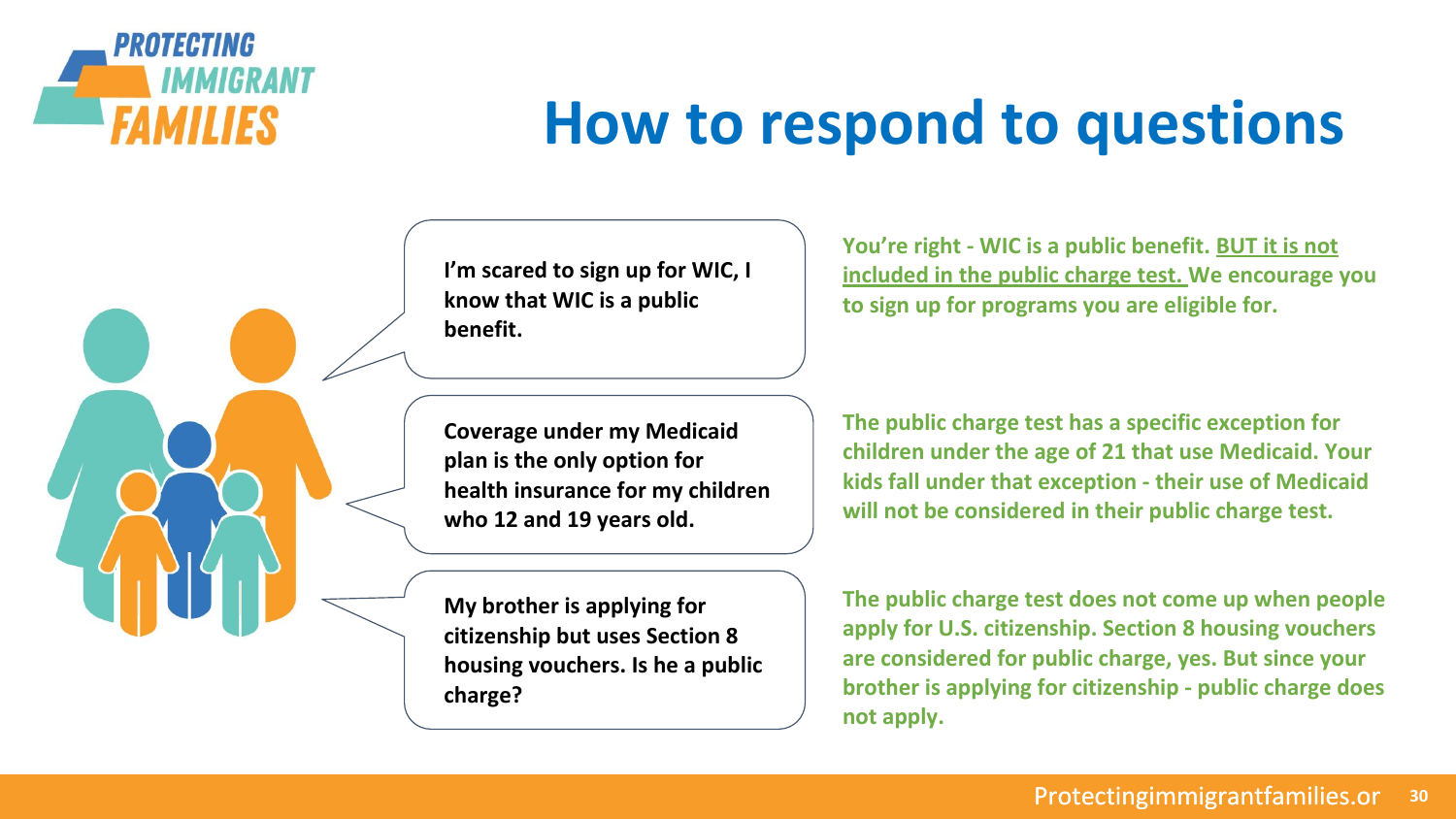

## **Fight Fear with Facts: Know Your Rights**

### **EMPOWERMENT THROUGH COMMUNITY EDUCATION**

*The more we know about our rights - the harder it is for Trump to intimidate us*

### **Educate communities on the following:**

- **• Accessing services and assistance** 
	- Feel safe going to the doctor's office and sensitive locations
- **• Enrolling in benefits programs**
	- Figure out what you are eligible for
	- Privacy protections of personal information
	- Children's eligibility for programs
	- State-funded programs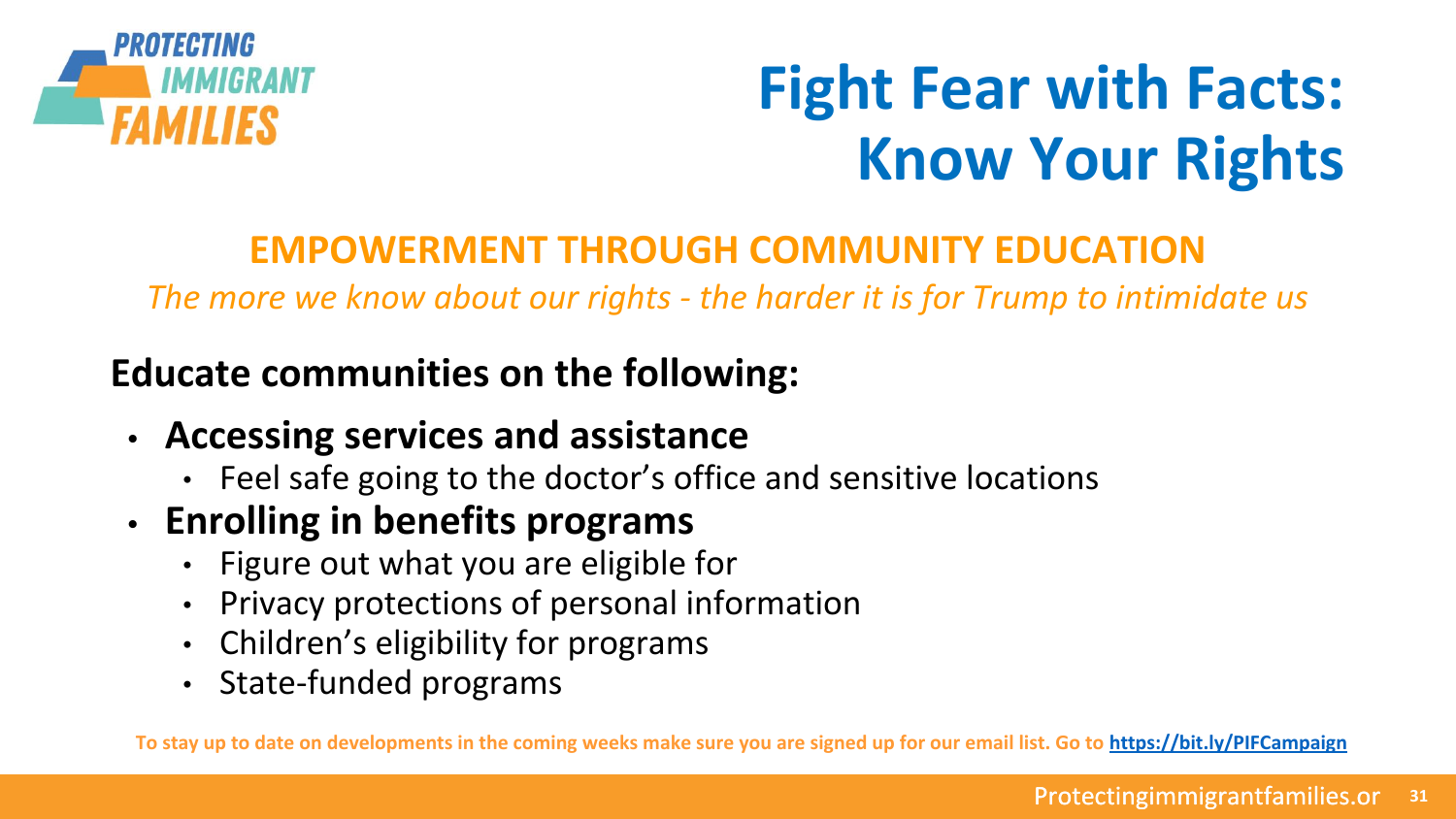

- **• [Let's Talk About Public Charge](https://protectingimmigrantfamilies.org/wp-content/uploads/2019/08/Lets-Talk-About-Public-Charge-Updated-August-2019.pdf)**
- **• [Getting the Care You Need](https://protectingimmigrantfamilies.org/wp-content/uploads/2019/08/Getting-the-Help-You-Need-Updated-August-2019.pdf) (translations coming soon)**
- **• [You Have Rights: Protect Your Health](https://protectingimmigrantfamilies.org/wp-content/uploads/2019/07/You-Have-Rights-Protect-Your-Health.pdf) [\(Spanish](https://protectingimmigrantfamilies.org/wp-content/uploads/2019/08/You-Have-Rights-Protect-Your-Health-Spanish.pdf)) [\(French](https://protectingimmigrantfamilies.org/wp-content/uploads/2019/08/You-Have-Rights-Protect-Your-Health-French.pdf)) [\(Chinese\)](https://protectingimmigrantfamilies.org/wp-content/uploads/2019/08/You-Have-Rights-Protect-Your-Health-Chinese.pdf) [\(Arabic\)](https://protectingimmigrantfamilies.org/wp-content/uploads/2019/08/You-Have-Rights-Protect-Your-Health-Arabic.pdf)**
- **• TEMPLATES AVAILABLE FOR ORGANIZATIONS**
	- Customize for YOUR community. Add YOUR branding.
	- Add contact information and more details on other programs your state/city offers immigrant families.
	- Email Kat Lundie (*[lundie@nilc.org](mailto:lundie@nilc.org)*) to request a template. Please be patient as we fulfill your request.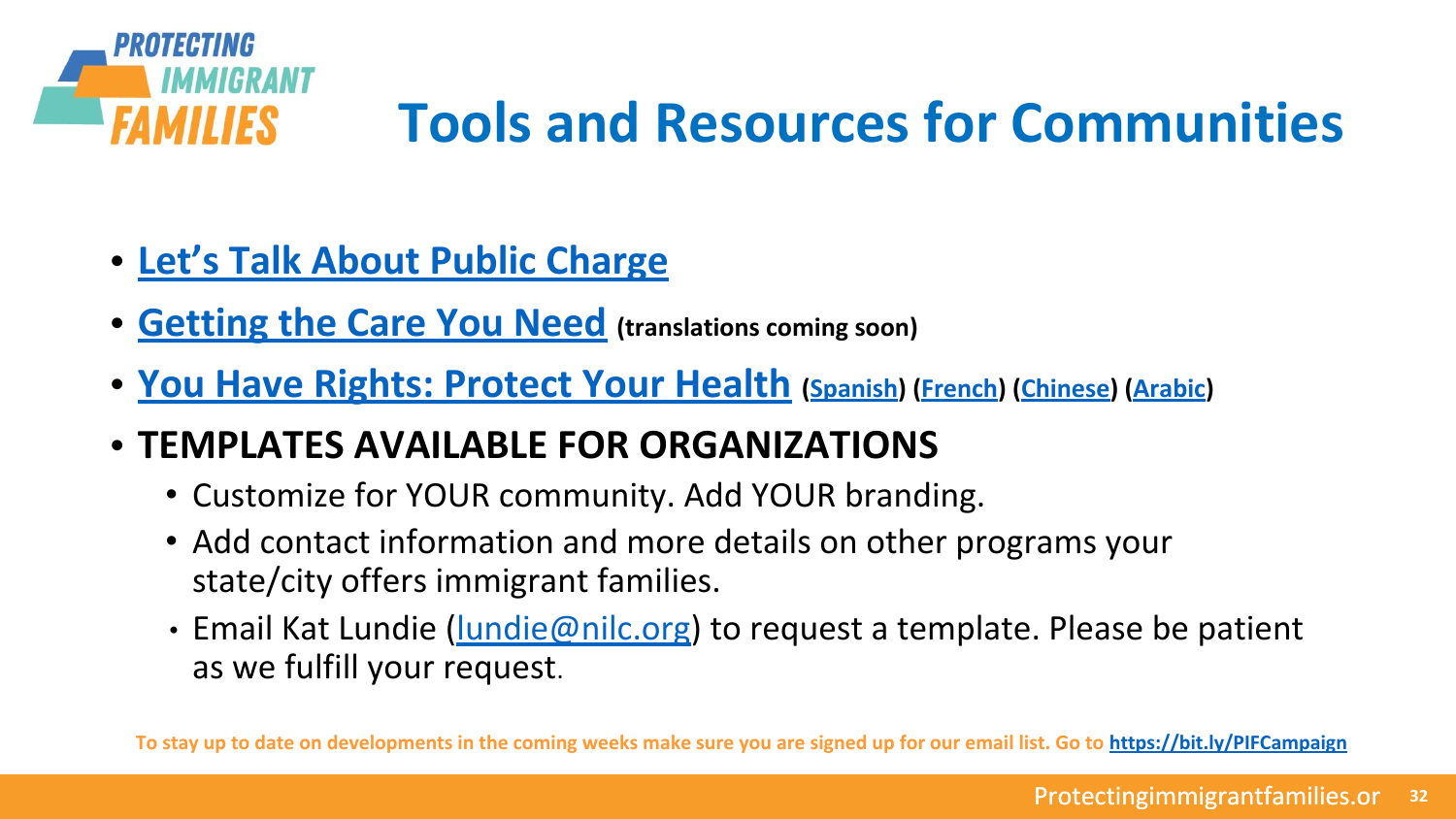

# **What can organizations and our communities do to fight back against public charge?**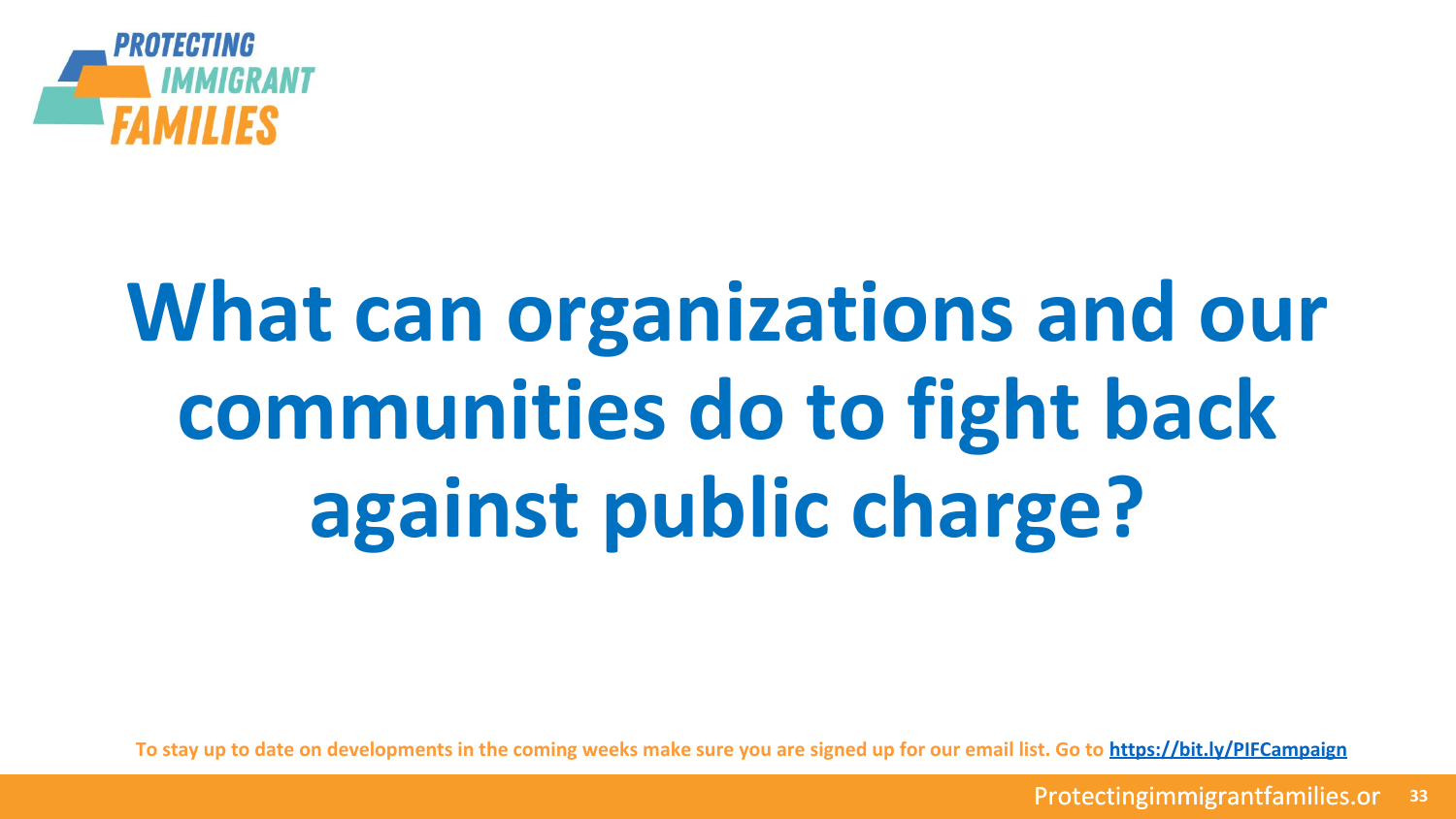

## **Trump's Invisible Wall: Direct and Indirect Effects**

- **• Directly affected individuals**
	- The proposed threats could prevent immigrants from using the programs their tax dollars help support, preventing access to healthy, nutritious food and secure housing.
- **• Broader population of people subject to "chilling effect"**
	- Family members living with or sponsoring immigrants, particularly U.S. citizen children
	- Non-family sponsors, co-sponsors, and joint sponsors (community members, religious congregants, family friends, etc.)
- **• States and localities**
- **• Providers and communities**
- **• All of us**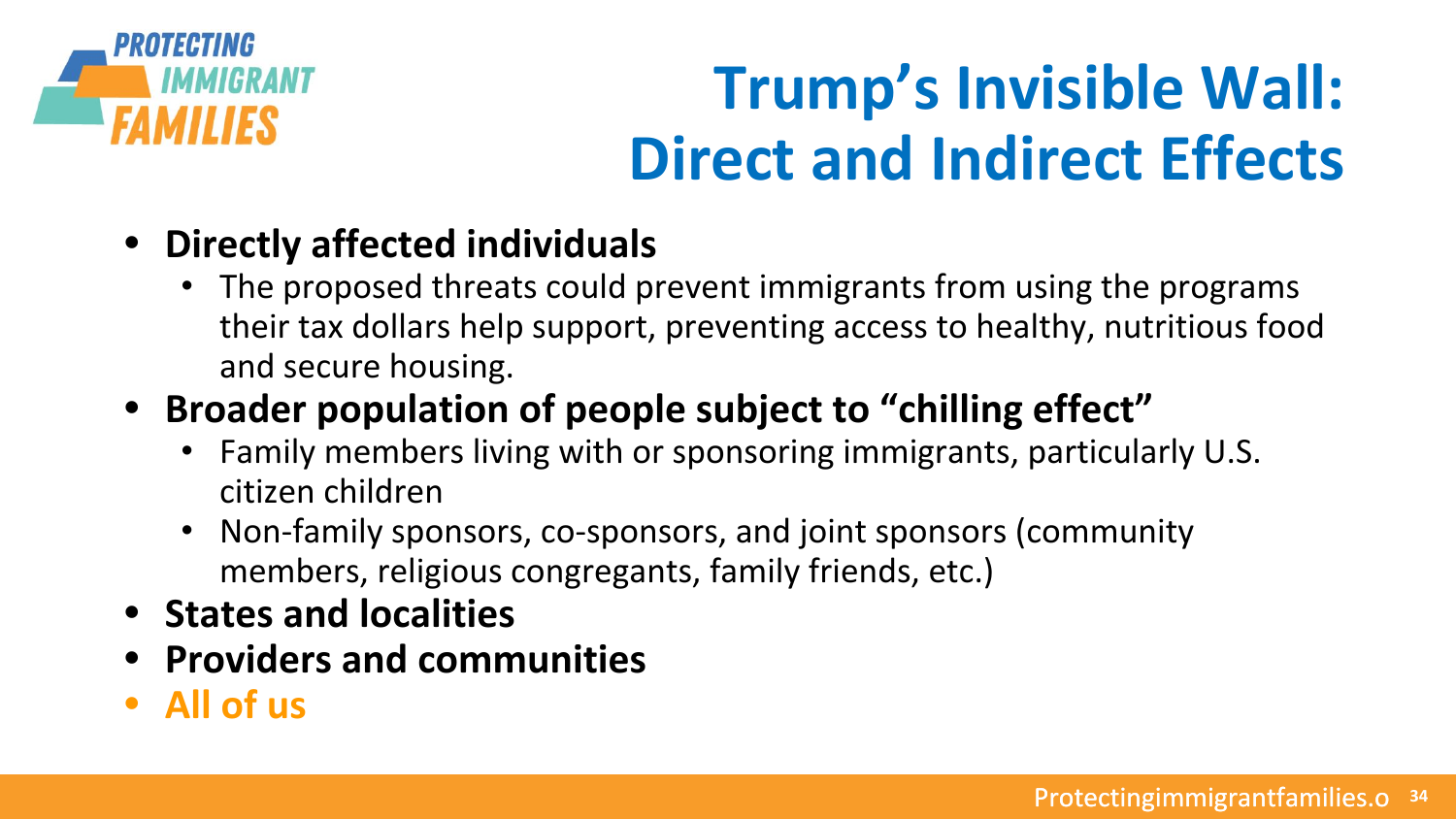

As many as **26 million** people in families with immigrants might be chilled from participating in programs that make their families healthier and stronger.**<sup>1</sup>**

There is already a chilling effect. The Urban Institute reported that 1 out of 5 low-income immigrant families were afraid to access public benefits.<sup>2</sup>



**1**"Public Charge Proposed Rule: Implications for Non-Citizens and Citizen Family Members Data Dashboard," Manatt Health, October 2018

**2** https://www.urban.org/research/publication/one-seven-adults-immigrant-families-reported-avoiding-public-benefit-programs-2018

**3** Samantha Artiga and Anthony Damico"Nearly 20 Million Children Live in Immigrant Families that Could Be Affected by Evolving Immigration Policies" Kaiser Family Foundation, 2018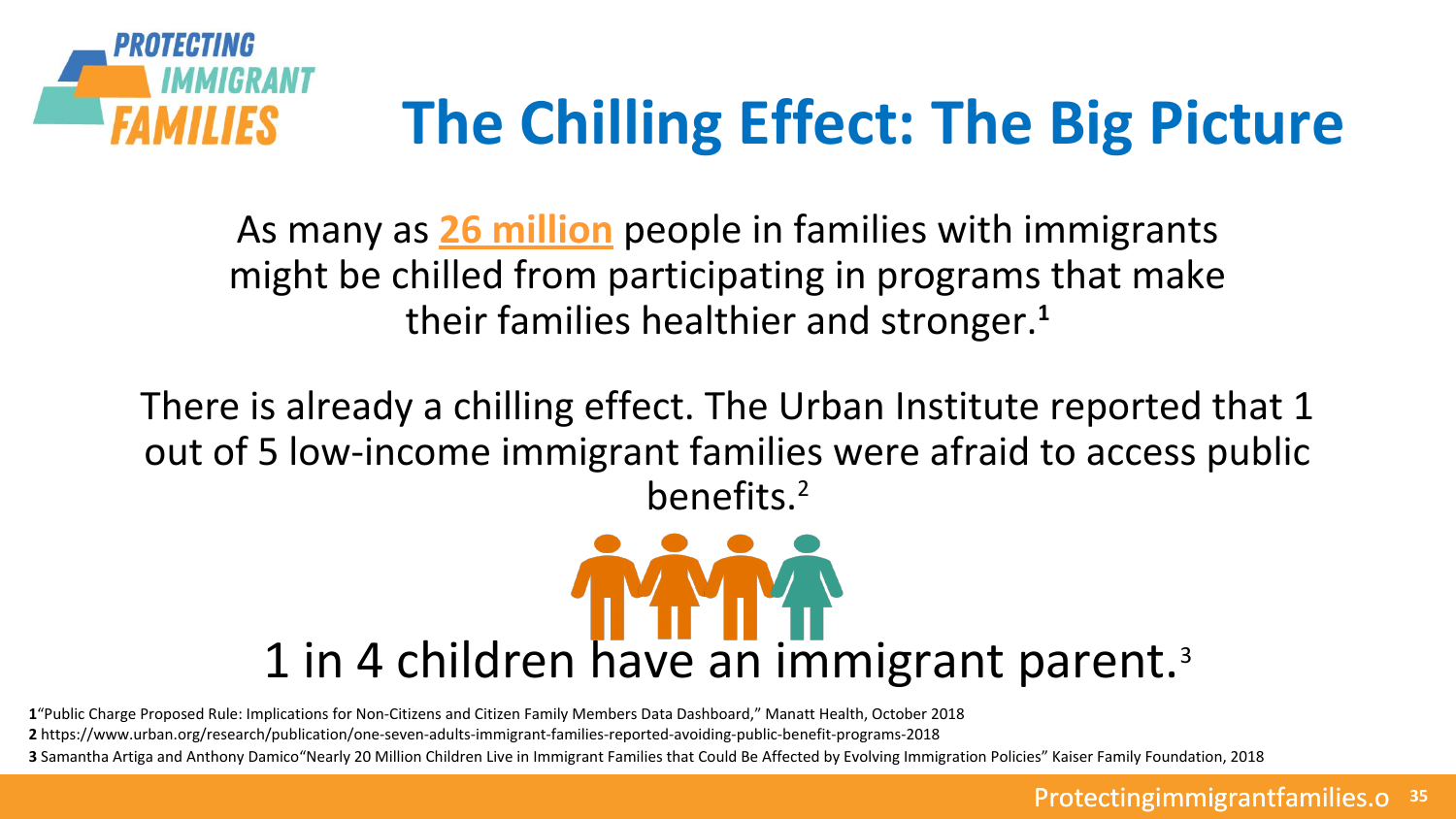

### **Document the Harm**

### **Be aware how our communications could add to this chilling effect.**

- Meanwhile, please help us continue to document this harm/chilling effect
- **• Documentation needs:**
	- Disenrollment from Medicaid, SNAP, WIC, or other public benefits
		- Even if not included in final rule
	- Cases where immigrants/immigrant families share fears about public charge (to teachers, doctors, attorneys, pastors, etc.)
	- *For state/local governments*, ask eligibility workers to report examples of chilling effects, and monitor own administrative data for trends in decreased enrollment/utilization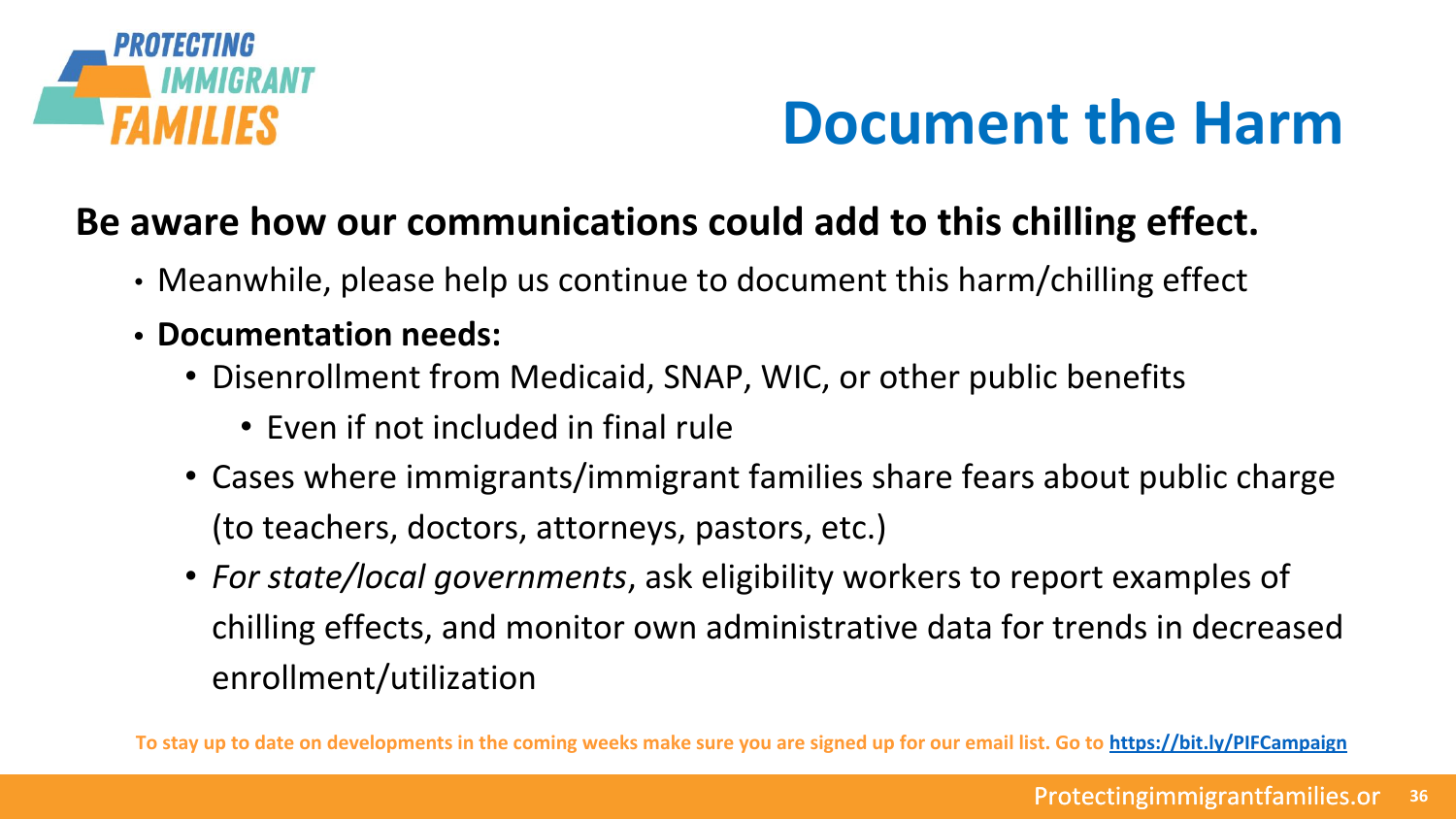

## **Federal Advocacy**

- **• Ask Members of Congress to cosponsor HR 3222 "No Federal Funds for Public Charge"**
- **• Ask Members to speak out in opposition on public charge**
	- Help them connect the dots regarding other threats e.g., invisible wall in addition to understanding the DHS final rule
- **• Ask Members to educate their staff on public charge and activate/organize their own networks to provide services to their constituents**
	- In district offices, especially constituent services staff
- **• Oversight opportunities**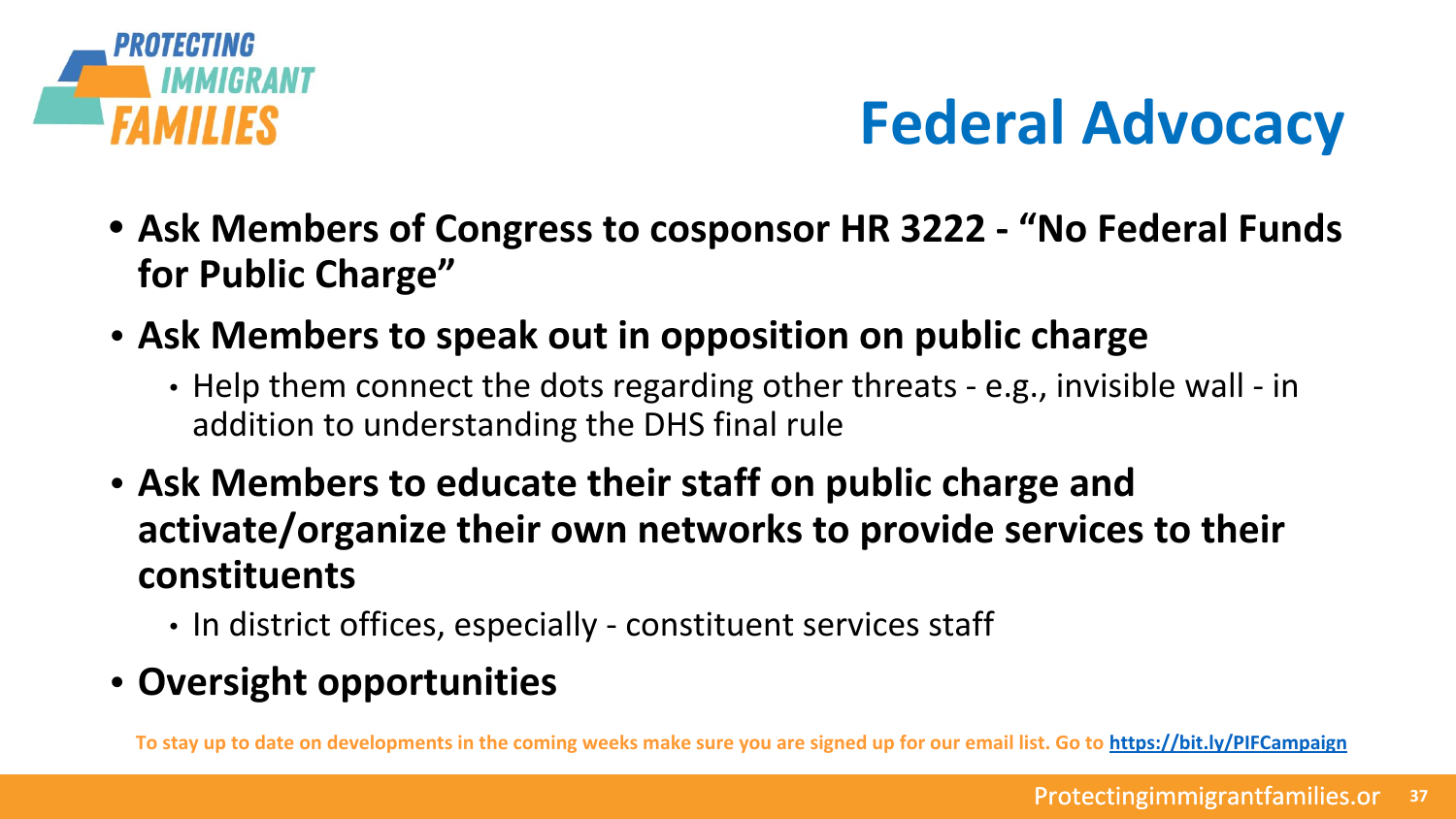

## **State/Local Policies and Action**

- **• Toolkit with resources for public officials**
	- Community education resources
	- Guides and models of programs to mitigate harm
	- Messaging for public officials
	- Data and analysis
	- **• [Suggestions of key actions to mitigate the harm of public](https://docs.google.com/document/d/1GgpVdKKzSEwxiaw23qQDo9GAt1Ets6Q0IXwEyZNvC8A/edit) [charge](https://docs.google.com/document/d/1GgpVdKKzSEwxiaw23qQDo9GAt1Ets6Q0IXwEyZNvC8A/edit)**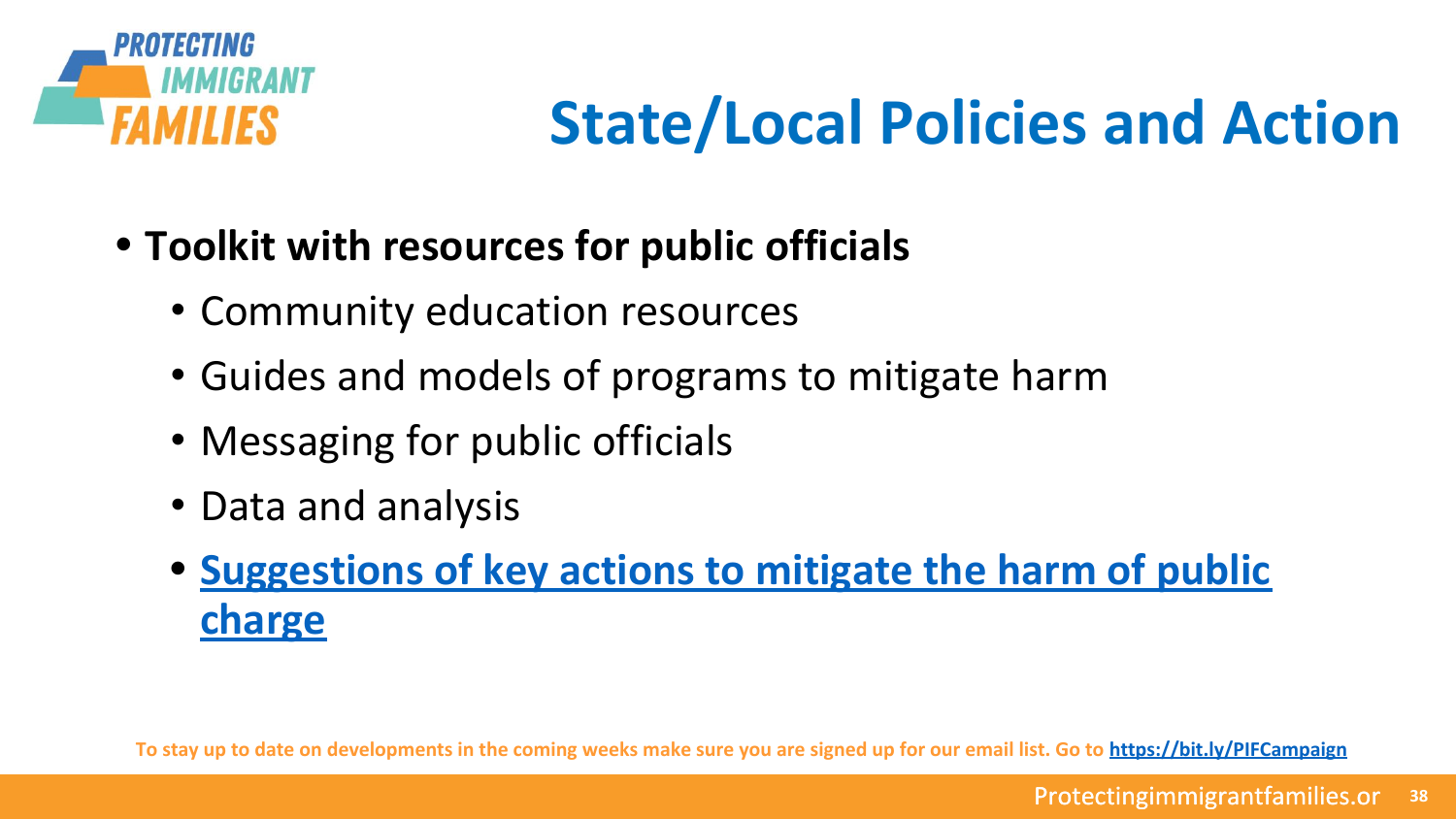

## **State/Local Policies and Action**

- **Action #1**: Ensure that families have access to timely and accurate information about the public charge rules, through front-line staff trainings, community outreach, and inter-agency coordination.
- **Action #2**: Ensure that benefits programs protect immigrant privacy and that people are aware of privacy protections.
- **Action #3**: Ensure that people impacted or potentially impacted by new public charge rules have access to accurate legal guidance.
- **Action # 4**: Monitor state/ local data for significant drops in enrollment for entitlement and safety-net programs to identify growing unmet needs in the community in real time.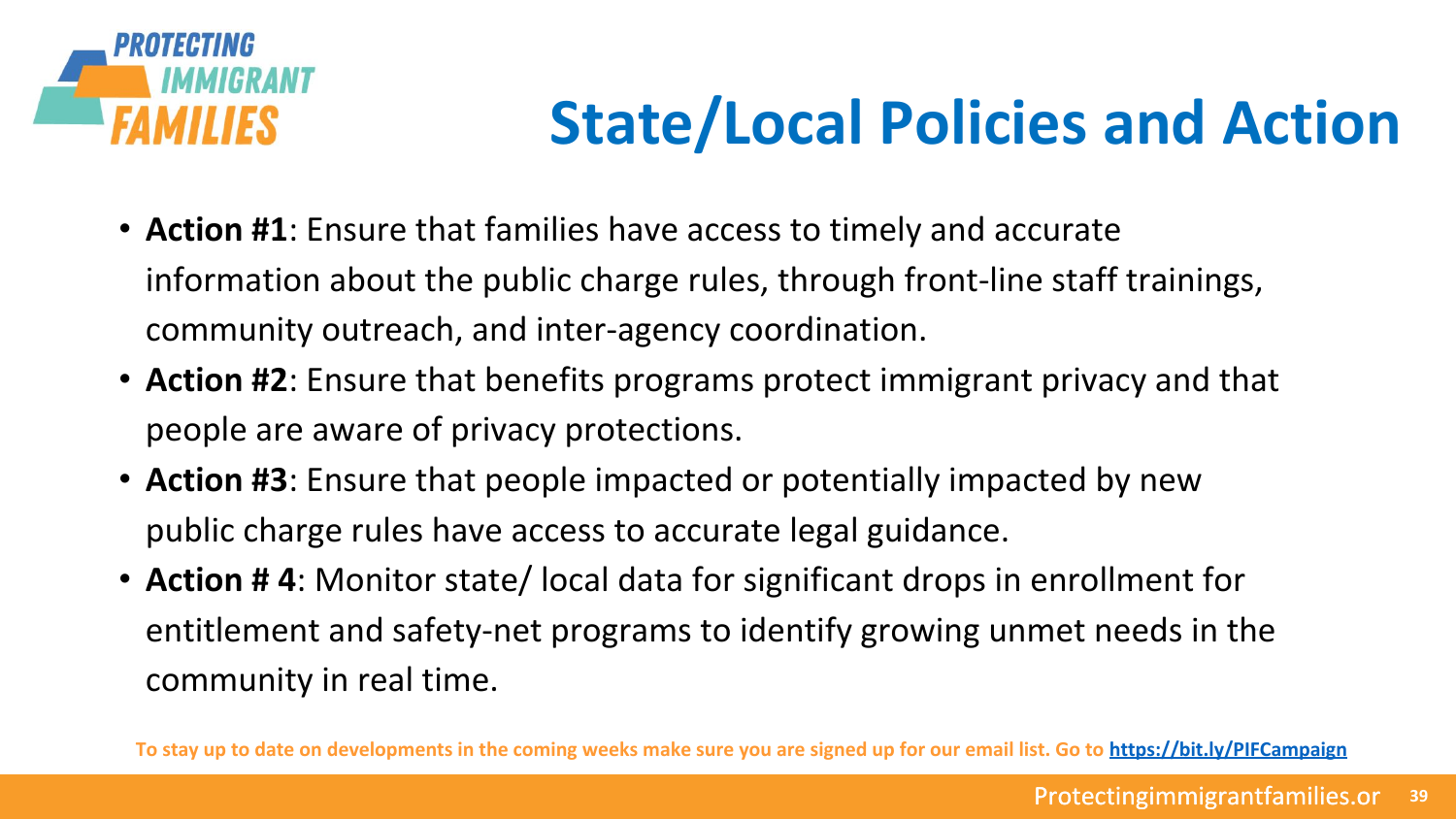

# **How can I get more involved in the fight to protect immigrant families?**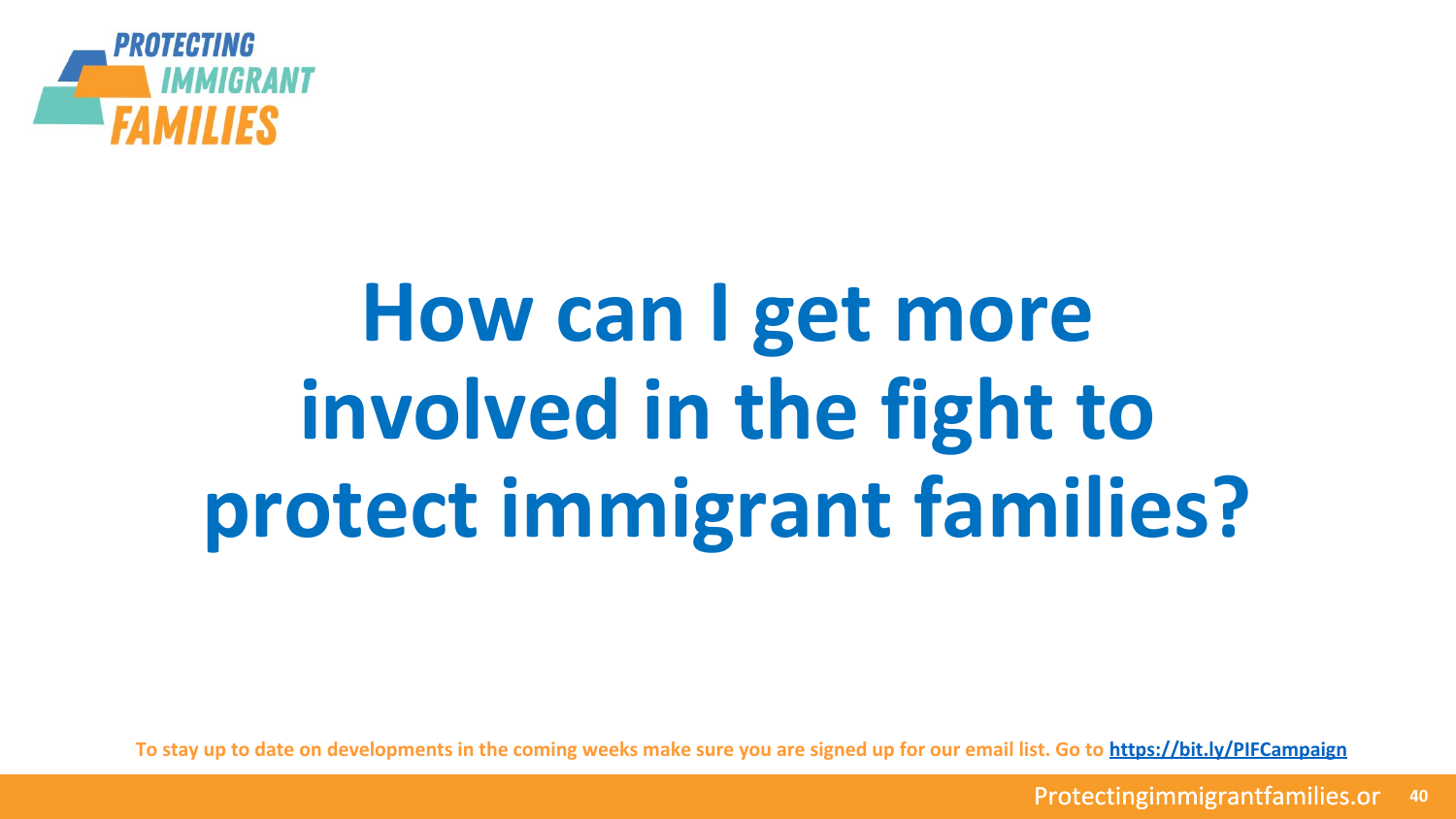

### **PIF's Website**



COMMUNITY RESOURCES ANALYSIS & RESEARCH TAKE ACTION EVENTS



### **Stop Trump's Attack on Immigrant Families**

**To stay up to date on developments in the coming weeks make sure you are signed up for our email list. Go to <https://bit.ly/PIFCampaign>**

**UPDATE (08/12/19):** The Department of Homeland Security finalized its "public charge" regulation - a racially-motivated "wealth test" that rigs the rules against immigrants and their families who are on the pathway to a green card. If the Trump Administration gets its way, countless families will be devastated.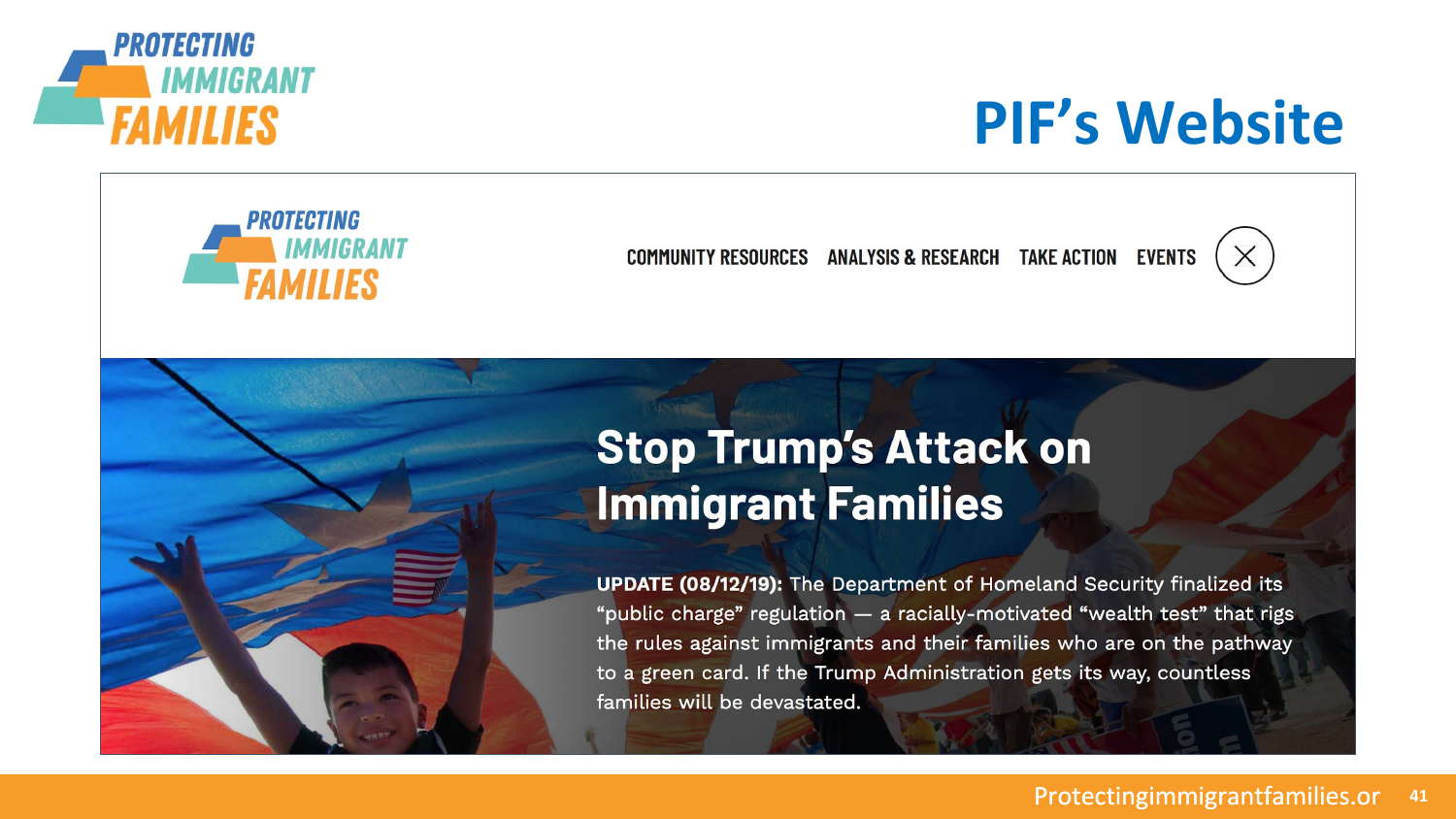

### **Share with Us**

### **For Organizations:**

- Think the administration did a poor job responding to your comments? Be our eyes and ears in analyzing the final rule!
	- **[DHS Responses to Arguments](https://docs.google.com/forms/d/e/1FAIpQLSfUUHxyz5htDOskR9TE_aF8ivXYiOyGhOa6-6gYr4OkKrHgxw/viewform)**
- If you have additional questions on the DHS final rule, submit them here:
	- [Organizational Questions](https://docs.google.com/forms/d/e/1FAIpQLSc12-q5LTNtSkwuHL4J5r7XLPxNdUDiRSD6gosebAn1VbuRrg/viewform)

### **For Individuals:**

- If you have additional questions on the DHS final rule, submit them here:
	- [Individual Questions](https://docs.google.com/forms/d/e/1FAIpQLSepgIjCjtlQEL3HTBLcuvBwhh3IDafnInBGAMHStEQPTjNdIg/viewform)

**NOTE: We cannot answer questions about specific legal cases, but will try to direct you to available resources and partners in your area.**